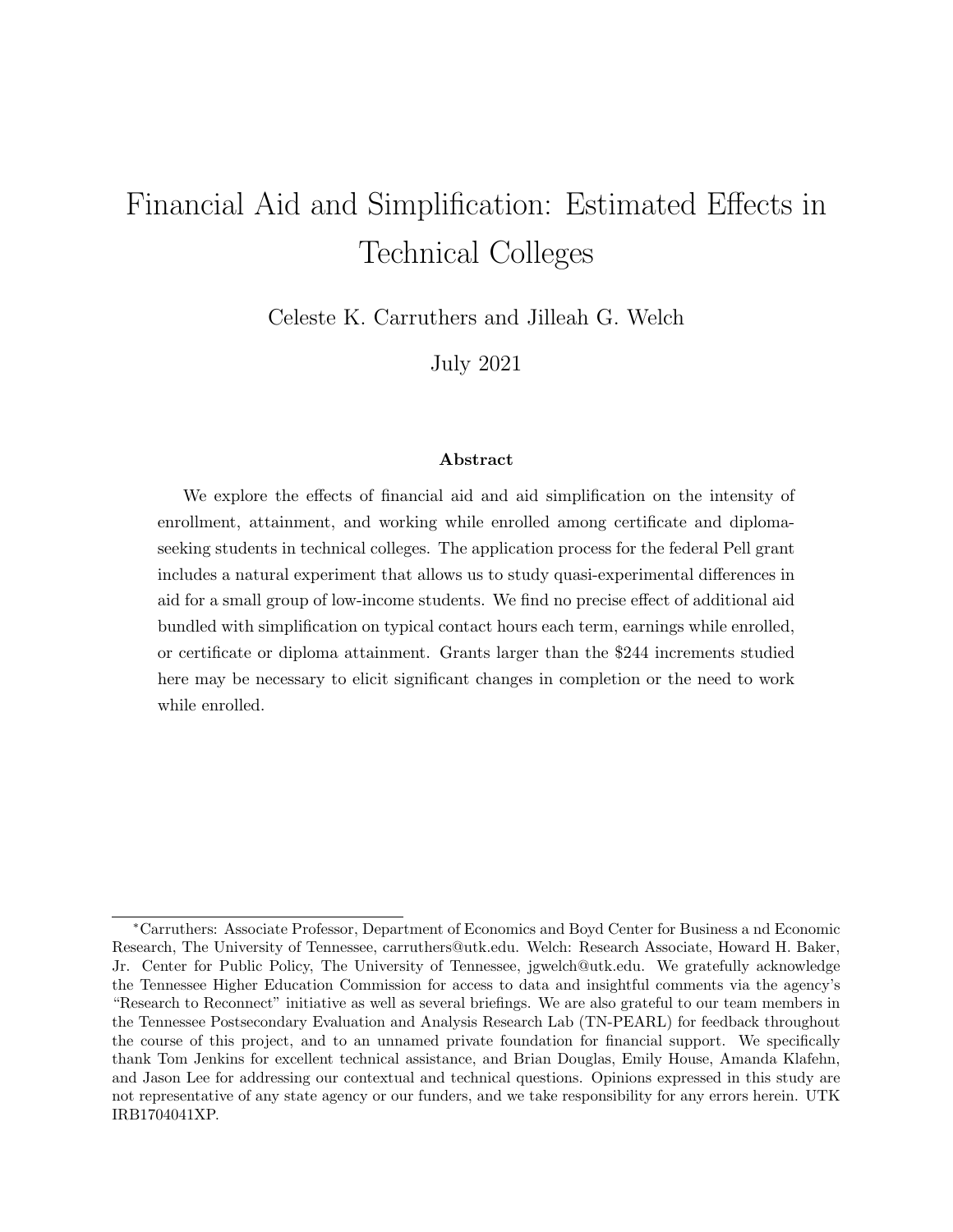## **1 Introduction**

In 2014, Tennessee launched the "Drive to 55" initiative, aspiring to have 55% of workingage adults hold a postsecondary credential by 2025. Attainment goals like Drive to 55 are motivated by predictions that a majority of jobs will soon require college training (Carnevale et al., 2013). Postsecondary certificates and diplomas count toward Tennessee's 55% target, and those offered by Tennessee Colleges of Applied Technology (TCATs) are a key part of the state's attainment and workforce goals. Over 80% of TCAT students complete their program or find work in a related field (Tennessee Higher Education Commission, 2019), and TCAT programs are designed to be responsive to regional labor needs.

TCAT students can finish a certificate or diploma program in 1-2 years. This is quick compared to associate's and bachelor's degrees, but nonetheless a significant investment of time and money. TCAT tuition and fees are similar to what students pay to enroll in Tennessee community colleges.<sup>1</sup> Unlike community colleges, TCAT students accumulate contact hours rather than credit hours, their day-to-day coursework tends to be more applied and technical, and they rarely transfer in pursuit of higher degrees. TCAT students are more likely to be older, displaced from the workforce, or otherwise non-traditional, and their programs are focused on skill development and job placement.

A large literature has studied financial aid for traditional-age students attending community colleges or four-year universities, but less is known about financial aid and students attending technical colleges such as TCATs. We estimate the effects of aid on TCAT student success using a natural experiment within the application process for the federal Pell grant. With some exceptions, students whose adjusted gross income falls below a certain level (\$15,000 – 31,000 depending on the year) are automatically assigned zero "expected family contribution" and given the maximum Pell grant. This Automatic Zero rule bundles aid simplification with a small amount of additional aid, on average, for students just below

<sup>1</sup>For example, 2019-2020 tuition and fees for full-time students at TCAT-Nashville was typically \$4,236, versus \$4,294 for students at Nashville State Community College.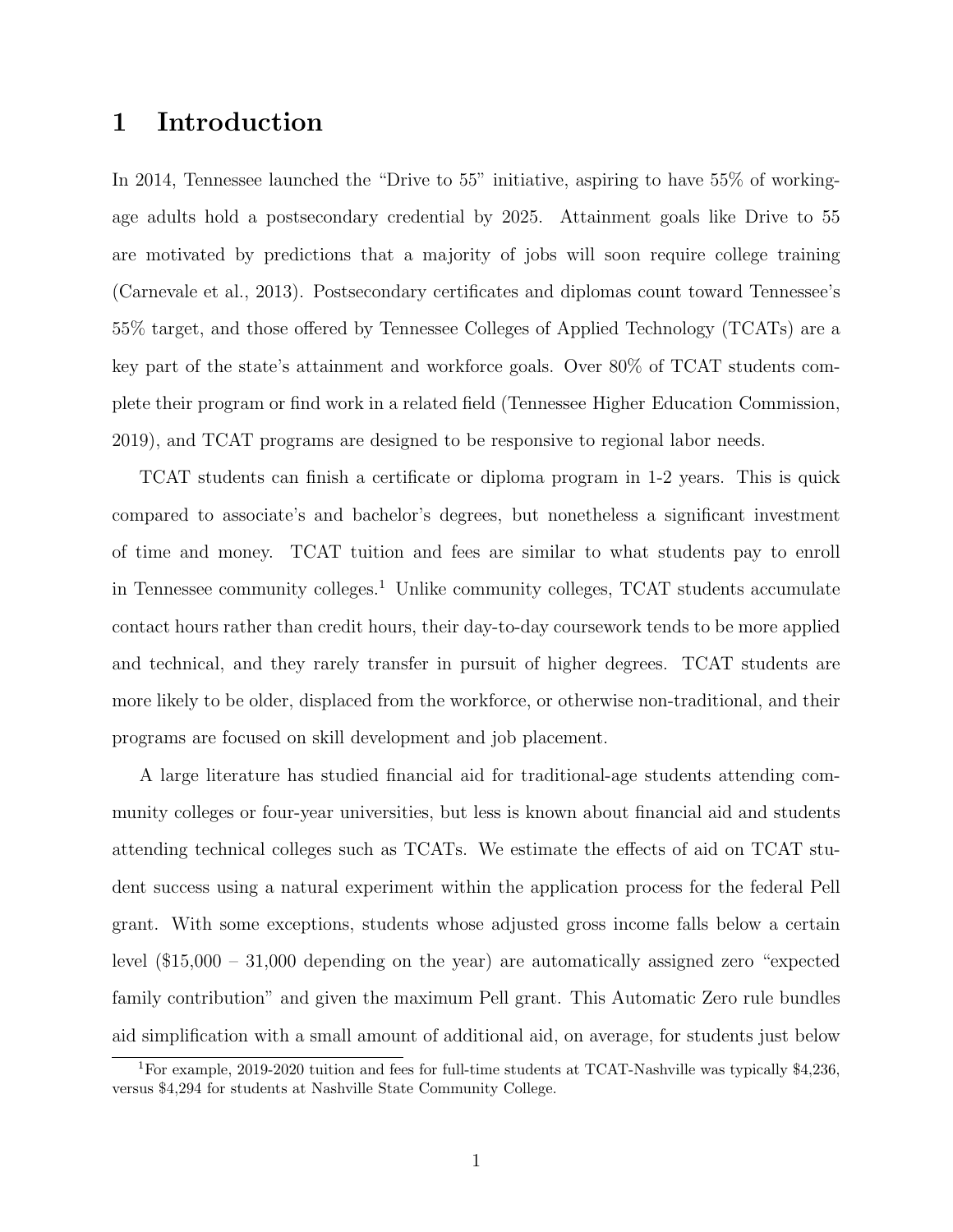the income threshold. We know of no other study focusing on the effect of financial aid for technical programs like those offered by TCATs, although our methods and findings speak to a large literature on financial aid more broadly, as well as smaller literatures on technical postsecondary education and non-traditional students.

#### **2 Related Research**

The federal Pell grant is one of the most common forms of aid for TCAT students. The Pell grant's design is not well suited to influence student choices about college, as eligibility and award notification are part of an opaque process that most students begin once they have already decided to go to college. Indeed, Carruthers & Welch (2019) find that Pell eligibility has little to no effect on whether or where students go to college. Of course, aid can benefit students after they enroll. Using research designs similar to ours, two related studies examine whether additional Pell aid from the Automatic Zero rule affects college completion and later earnings. Denning et al. (2019) show that Pell leads to faster graduation for university students in Texas, as well as higher post-college earnings that more than recoup the federal investment. Eng & Matsudaira (2021) study all U.S. students with federal loans who started college between 2002 and 2010 (22 million in total, likely including some of the TCAT students in our samples). They find small and inconsistent effects of Pell on the likelihood that borrowers completed college within four years, and no significant effect of Pell on later earnings. We add to this set of analyses by (1) focusing on TCAT students, who would have been grouped with community college students in Eng and Matsudaira's (2021) national study, (2) studying college completion for TCAT students with and without federal loans, and (3) estimating effects on completion as well as intermediate outcomes such as contact hours and working while enrolled.

The effects of financial aid for non-traditional students–older enrollees, veterans, technical college students, or for-profit students, among others–have been mixed. Focusing on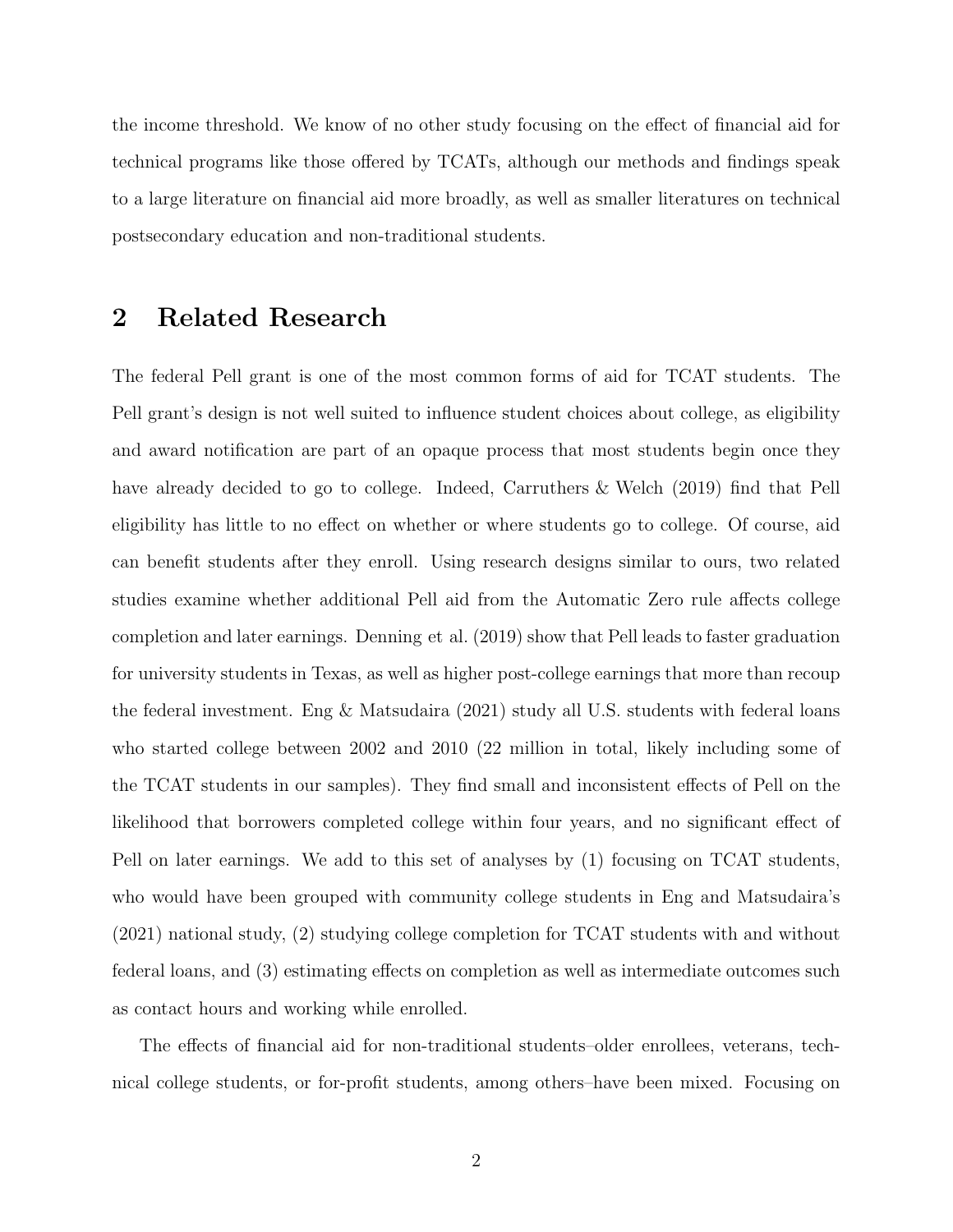individuals age 22-35 in the Current Population Survey, Seftor & Turner (2002) found that a \$1,399 average increase in Pell grants corresponded with higher postsecondary enrollment rates of 1.4 - 1.5 percentage points, notably less than the 3 - 6 point range of results from studies of predominantly traditional students (Deming & Dynarski, 2010). Likewise, Barr (2015, 2019) found that college benefits embodied in the Post-911 G.I. Bill led to enrollment and completion gains of less than one percentage point per \$1,000 in additional annual aid. Gurantz (forthcoming) studied a need-based and merit-based scholarship for non-traditional students in California, finding that the grant did not affect the likelihood of graduation for students intending to enroll in community colleges, public universities, or private not-forprofit universities. By contrast, Eng & Matsudaira (2021) found suggestive but inconsistent evidence that an additional \$1,000 in Pell aid benefitted independent students more than dependent students.

Some interventions that fold performance incentives, application assistance, or advising into aid *per se* have been more successful at raising enrollment and credit accumulation among independent and older students, albeit with mixed and limited effects on persistence and degree completion (Richburg-Hayes et al., 2009; Bettinger et al., 2012; Mayer et al., 2015). Aid incentives tied to current or future performance can elicit more time and effort toward educational activities (De Paola et al., 2012; Barrow et al., 2014; Barrow & Rouse, 2018; Barrow et al., 2020), whereas aid that is conditioned on past performance may flow to students whose postsecondary success is less sensitive to additional funding (Gurantz, forthcoming; Jones et al., 2020).

Synthesizing and applying the related literature to the question at hand leaves us uncertain about the *a priori* effect of Automatic Zero simplification and aid on TCAT student persistence, work while enrolled, and completion. The Automatic Zero rule simplifies the outcome of an opaque set of formulas that determine federal financial aid. These process efficiencies should clarify aid determination in ways that support student progress. But the Automatic Zero rule is not tied to incentives or support services that complement aid, the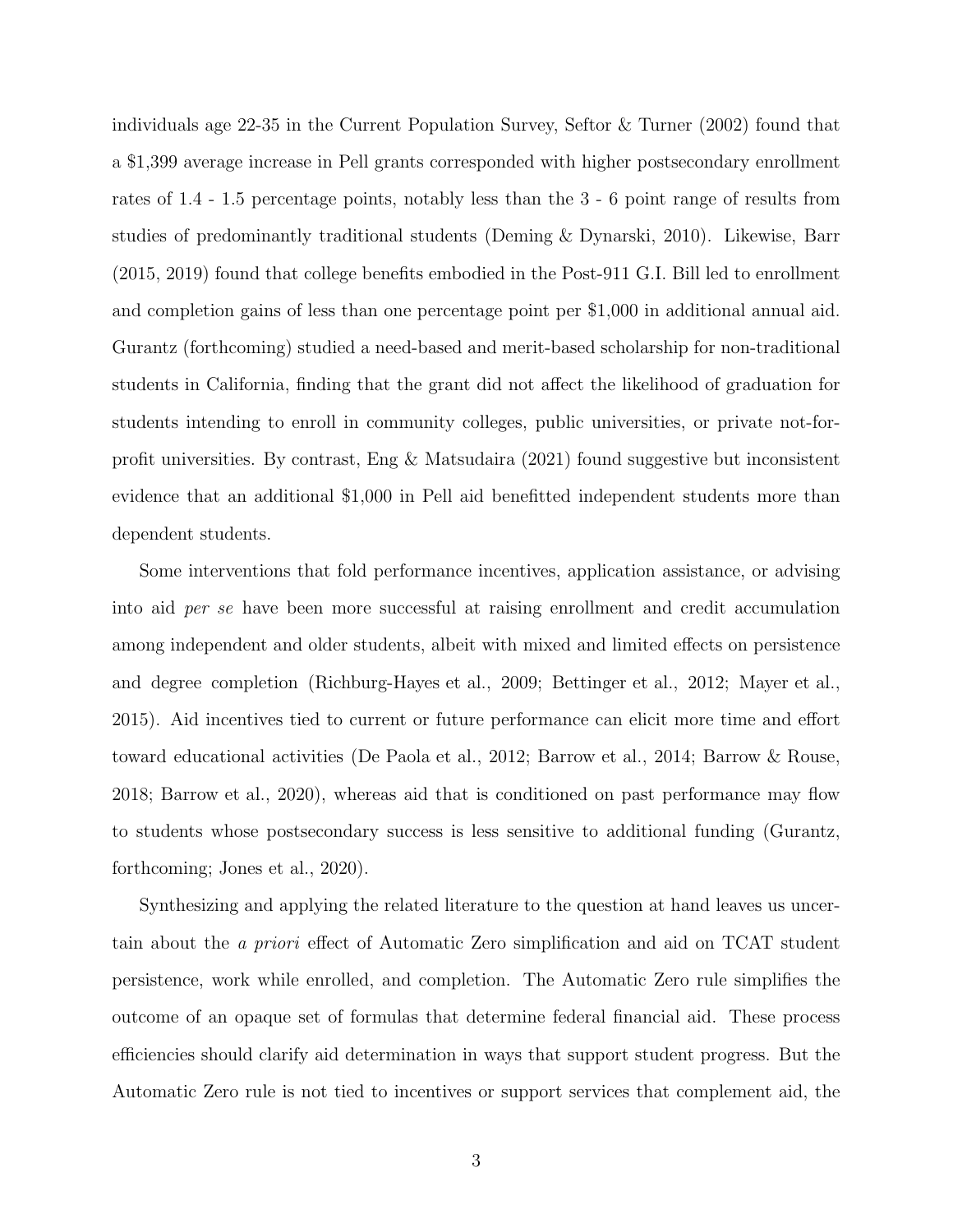rule appears to have limited effects on two-year students nationwide, and aid in general tends to have smaller effects on nontraditional college students. The relevant literature suggests that aid bundled with a simplified application might not register a large difference in TCAT student outcomes.

### **3 Pell and Automatic Zero EFC**

The federal Pell grant, named for U.S. Senator Claiborne Pell, is the farthest-reaching needbased aid program in the U.S. Nationwide, students received \$27.4 billion in Pell grants for 2016-17 according to the College Board. Eligibility requires students to complete the Free Application for Federal Student Aid (FAFSA). For the cohorts we study, the FAFSA included over 100 questions about household income, assets, and other household features. Critical inputs for aid determination were a family's adjusted gross income and the number of household members in college (Dynarski & Scott-Clayton, 2007). Lower-income families and families with more individuals in college were eligible for more aid. These and other inputs were factored into formulas that determine each student's expected family contribution (EFC) toward college tuition and other expenses. Pell eligibility was strictly determined by whether a student's EFC was below a specific value, and this value changed each year depending on appropriations. Students enrolled full-time in 2018-19 with EFC equal to \$5,486 were entitled to a Pell grant worth \$652. Those with an EFC just \$1 higher were not eligible for any aid from Pell. The grant grew as EFC fell, such that the maximum grant for 2018-19 was \$6,095 for students with zero EFC. The minimum Pell grant varied from \$400-976 over the cohorts in our sample, and the maximum ranged from \$4,050-5,815.

In order to assess the effect of grant aid on lower-income, non-traditional students, we focus on students near the Automatic Zero threshold. Students whose adjusted gross income falls just below their cohort's Automatic Zero threshold (\$15,000 - 30,000) generally qualify for the maximum Pell grant. Automatic Zero applicants might be able to skip much of the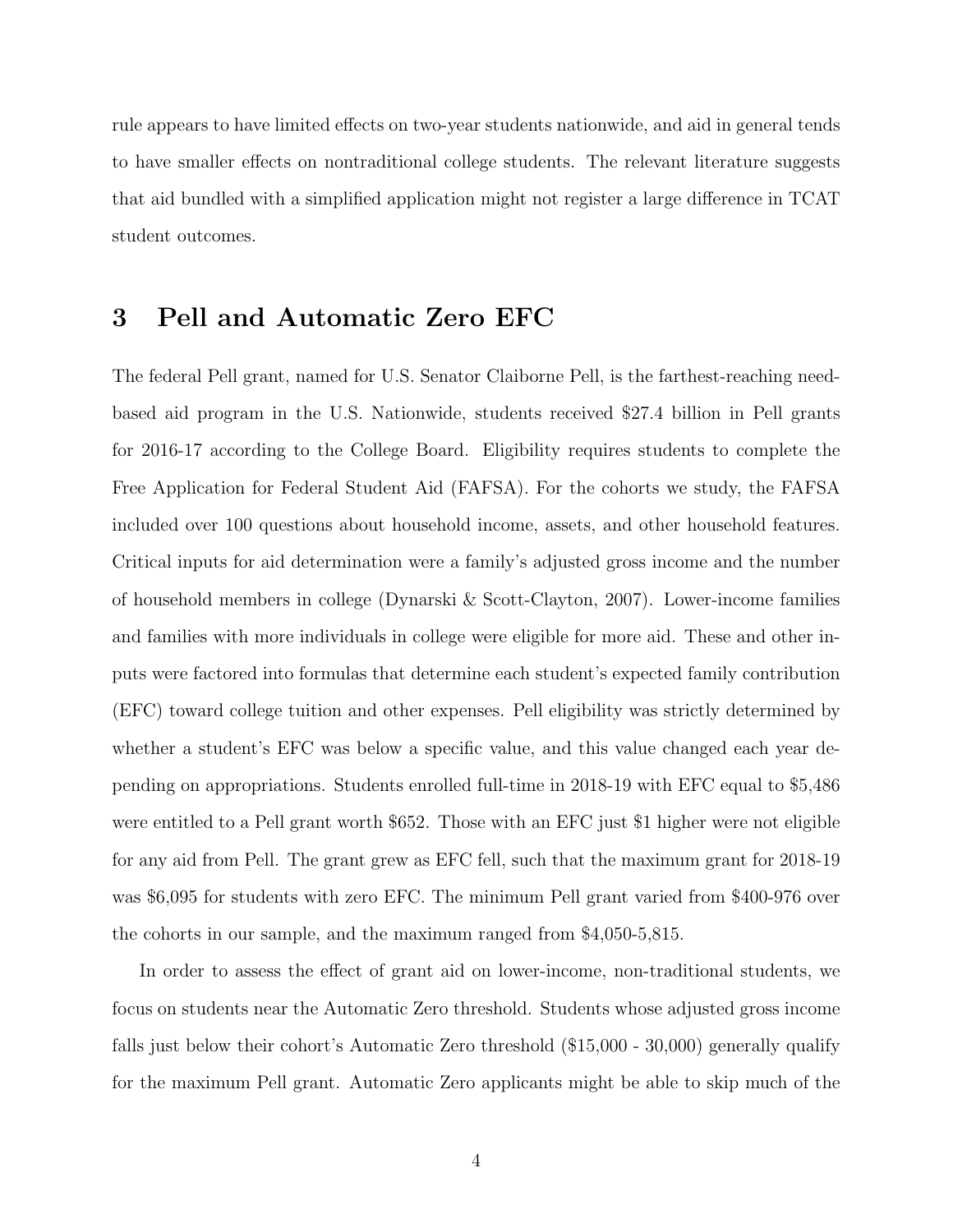FAFSA (although this depends on where they are applying to enroll), and with a limited number of critical inputs, they may find it much easier to verify their FAFSA if asked to do so. Students with income just above the threshold are obligated to complete all FAFSA components. Marginally above-threshold students still have very low incomes and are typically eligible for Pell grants, but as we show in Section 5, they nonetheless receive \$244 less in Pell grant aid than marginally below-threshold students.

To provide more concrete examples, a dependent student automatically qualified for an Automatic Zero EFC (and thus the maximum Pell grant) in 2016-17 if the combined income of the student's parents was \$25,000 or less. Independent students with dependents other than a spouse in 2016-17 qualified for an Automatic Zero EFC if the student's and spouse's combined income was \$25,000 or less. Independent students *without* dependents did not qualify for the Automatic Zero EFC.<sup>2</sup>

#### **4 Data**

We rely on enrollment records for all students who attended one of 26 out of 27 TCATs between 2005 and 2016.<sup>3</sup> These were provided by the Tennessee Higher Education Commission and include a limited amount of information on student background (gender, race, ethnicity, and in some cases, age) as well as indicators for when and where students were enrolled, how many contact hours they accumulated each term, and when any certificates or diplomas were awarded. We merged enrollment and completion records with additional information from FAFSA records describing family income, financial aid eligibility, and financial aid receipt.

Most critical for this analysis, the data include indicators of eligibility for the Pell grant

<sup>&</sup>lt;sup>2</sup>In addition to income requirements, a dependent student's parents (or the student and spouse, if independent) must have been (1) eligible to file an IRS Form 1040A or 1040 EZ or no income tax return at all, (2) participating in a means-tested federal benefit program (Medicaid, Supplemental Security Income, Supplemental Nutrition Assistance Program, the Free and Reduced Price School Lunch Program, Temporary Assistance for Needy Families, or the Special Supplemental Nutrition Program for Women, Infants, and Children), or (3) a dislocated worker

<sup>3</sup>We omit students enrolling in TCAT-Chattanooga because of missing enrollment data from 2007 and 2008.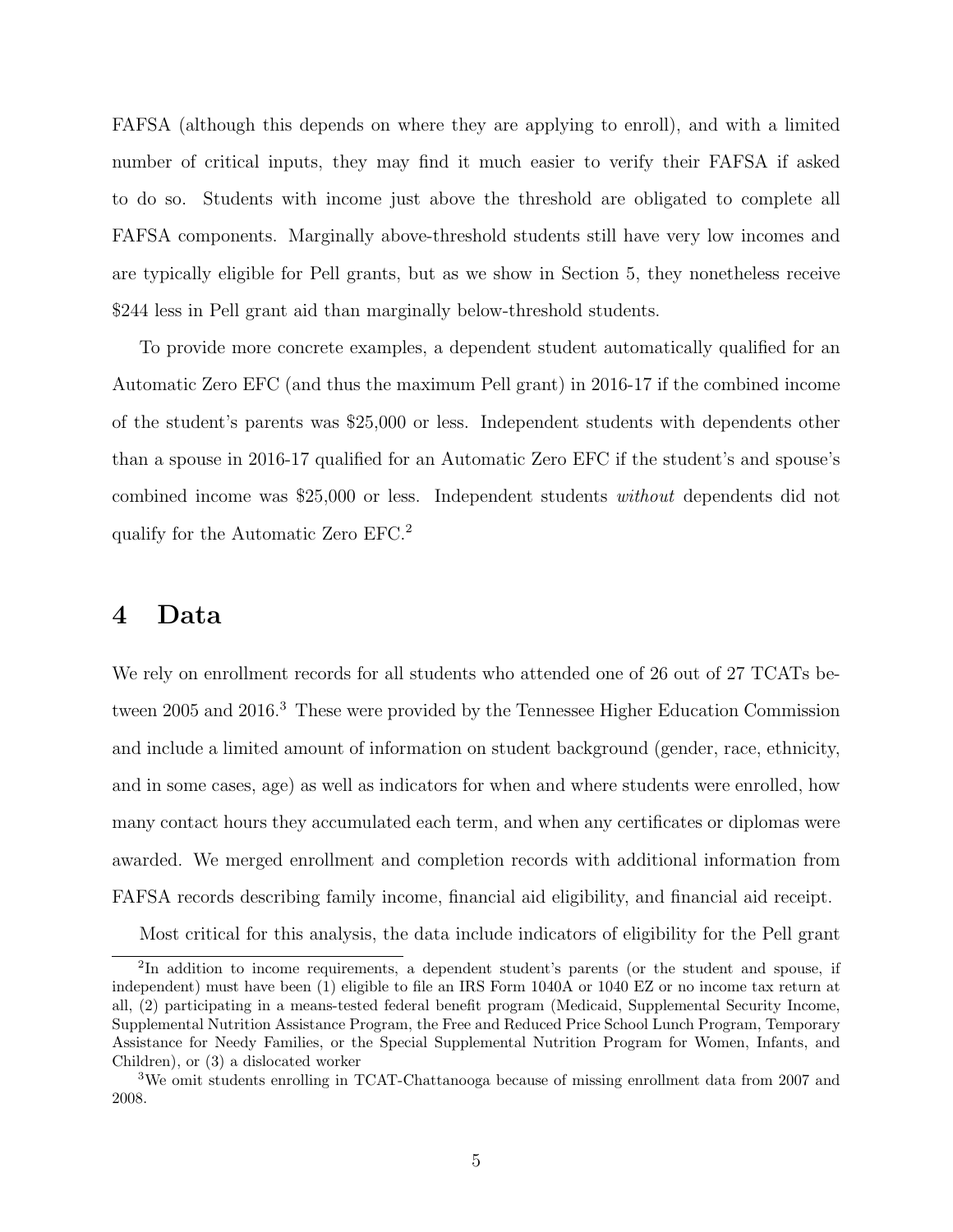as well as adjusted gross income and the federally computed amount that students and their parents were expected to contribute toward their education. These "expected contribution" figures usually sum to an EFC that determines eligibility for Pell. We were not provided final EFC values, however, which has implications for our analysis and results as described below.

We are also missing information on students' external support from labor redevelopment programs. Individuals who are out of work can participate in initiatives such as the Trade Adjustment Assistance or Workforce Innovation and Opportunity Act programs. Both programs can subsidize a student's TCAT expenses. Prospective students may be eligible for grant aid through FAFSA processing or through labor assistance programs, but potentially not all of the above.

For students working in occupations and for employers covered by Unemployment Insurance (UI), we were provided quarterly earnings from the Tennessee Department of Labor and Workforce Development (TLWD). We converted quarterly earnings to trimesterly, 4-month earnings to align with TCAT fall, spring, and summer terms.<sup>4</sup> We adjust nominal earnings to real 2017 dollars. Note that UI-covered earnings exclude income from self-employment, contract work that resembles regular work but is treated as self-employment for tax purposes, income from other states, and income from some federal or agricultural employers.

We build a 2005-2016 dataset by merging individual information on enrollment, background, institutional characteristics, awarded degrees and certificates, financial aid, and earnings while enrolled. We exclude individuals who appear to be dual enrolled high school students.

In this section, summary statistics describing TCAT students cover all first-time enrollees between academic years 2005-2006 and 2016-2017, but the analytic sample for Section 5 analysis is restricted to the subset of 2006-2016 cohorts who filed a FAFSA. We omit the

<sup>4</sup>Specifically, we assigned the first quarter of each calendar year and 1/3 of the second to the spring trimester, 2/3 of the second and third quarters to the summer trimester, with fall represented by 1/3 of the third quarter and all of the fourth.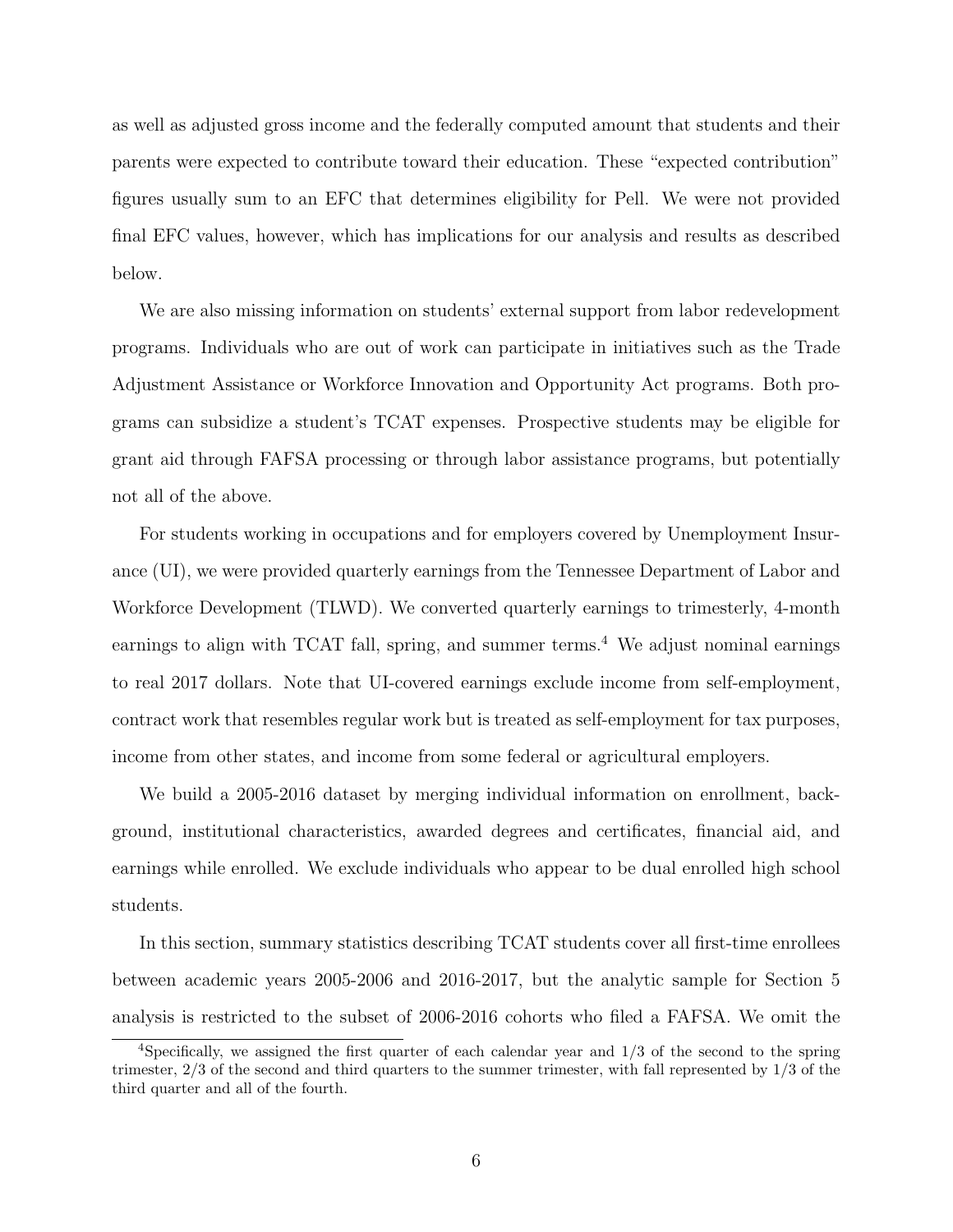2005 cohort for regression discontinuity analysis because their Automatic Zero threshold was just \$15,000. Students in the neighborhood of that threshold were already very needy, and the threshold had no significant effect on their Pell aid. We limit the Section 5 analysis to FAFSA filers because our research design relies on fields that are only computed or observed for FAFSA filers: expected contribution, Pell eligibility, and adjusted gross income.

As illustrated in Figure 1, FAFSA filing almost always results in financial aid for TCAT students. Figure 1 shows the percent of TCAT FAFSA filers with different types of grants over time. Over 9 in 10 filing a FAFSA to enroll in 2005 were eligible for either a Pell, Wilder-Naifeh, or TSAA grant. Eleven years later, among 2016 entrants with FAFSAs, less than 1% were ineligible for all five grants. There is no strong pattern over time in eligibility for Pell or Wilder-Naifeh, but TSAA grants have become increasingly more common among the most recent TCAT entrants. The most recent two years of available data show that about 1 in 5 new TCAT students were eligible for Reconnect, and up to 1 in 4 were eligible for Promise.<sup>5</sup>

The purpose of financial aid is to alleviate the direct and indirect costs of schooling, allowing students to devote more time and energy to coursework. It is natural, then, to ask whether aid eligibility and receipt is associated with better student outcomes. In the TCAT setting, outcomes of interest include the following:

**Average contact hours per term**: Contact hours are comparable to–or at least highly correlated with–hours spent directly engaged in coursework. A full-time TCAT program of study entails about 430 hours per term, roughly six hours per day, four days a week, for four months. Many TCAT programs are offered on a part-time basis with fewer contact hours. Contact hours are one of the fundamental differences between TCATs and creditbased higher education institutions. Credit hours in community colleges and universities

<sup>5</sup>TSAA grants are awarded to full-time TCAT students who file a FAFSA and have an EFC less than a set amount (currently \$2,100, identifying much needier students than the minimum Pell award). The grant is allocated first-come, first-served until appropriated funds run out. The Wilder-Naifeh Technical Skills grant is worth up to \$2,000 for students pursuing certificate or diploma programs in TCATs, and eligibility requires filing a FAFSA and state residency of at least one year.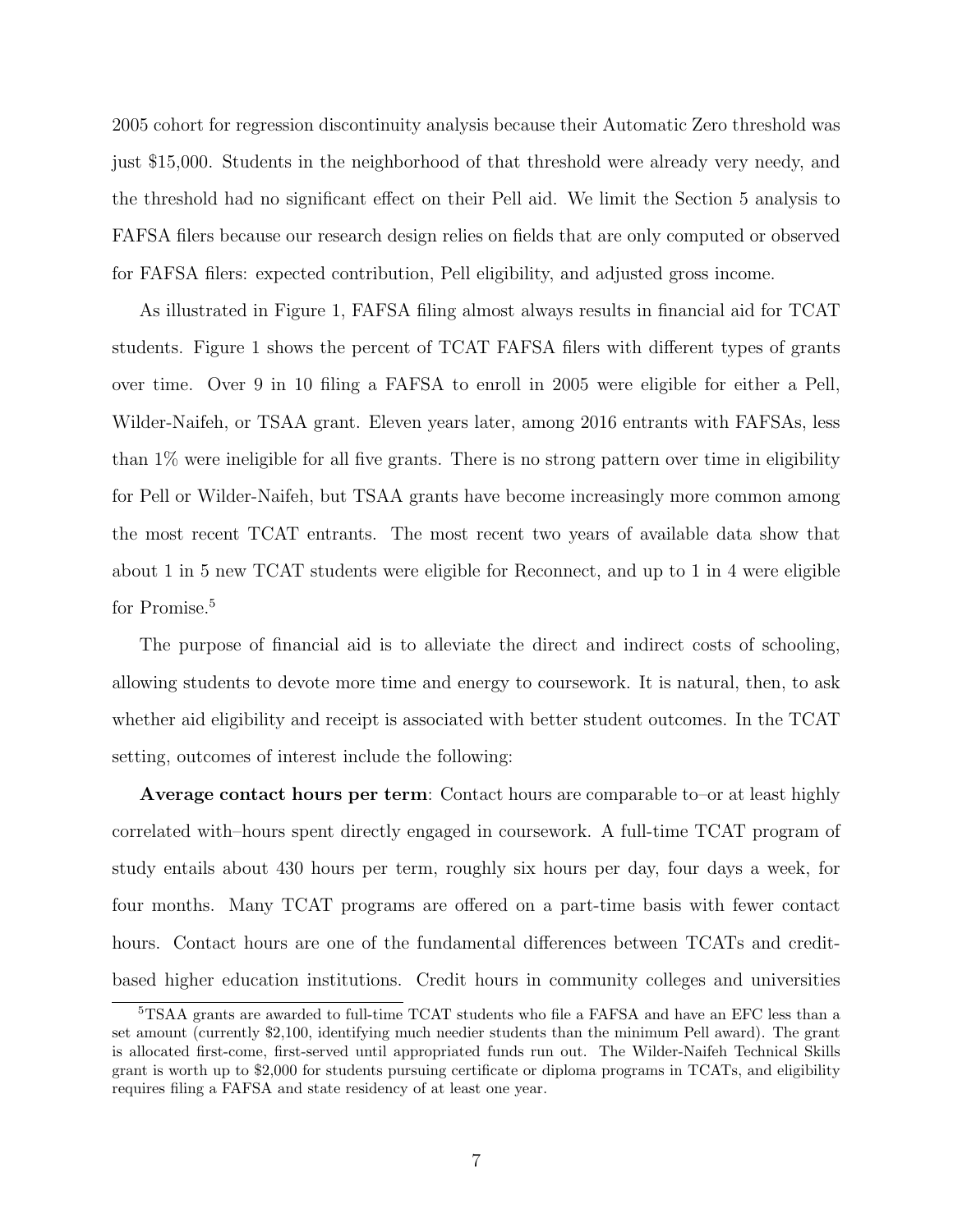roughly align with the number of hours per week in class, and credit hours are transferable between institutions under some articulation agreements. Contact hours are not typically convertible to credit hours for use at other institutions, although a TCAT diploma can count toward partial fulfillment of an Associate of Applied Science at one of the state's community colleges. For each student entering a TCAT between 2005 and 2016, we compute the average number of contact hours they earned across the terms when they were enrolled.

**Total accumulated contact hours**: This outcome is computed as the total number of contact hours a student accumulated across all terms when they were enrolled.

**Certificate attainment**: This is identified as any certificate award during the two calendar years following initial enrollment. Certificates are postsecondary credentials signifying the completion of short programs or sub-programs of study. Normal time to completion varies from less than one year to two years at full-time enrollment. Examples of certificate programs in Tennessee are "Diesel Engine Assembly" (864 hours) and "Nursing Assistant" (432 hours).

**Diploma attainment**: This is identified as any diploma award during the time following initial enrollment. Diplomas, known as long-term certificates in some states, signify the completion of a program of study lasting up to two years at full-time enrollment. Examples of diploma programs include "Diesel Technician" (2,160 hours, or 20 months) and "Practical Nursing"  $(1,296$  hours, or 12 months).

**Any work while enrolled**: We identify TCAT students with any record of UI-covered earnings in quarters that overlapped with their enrollment.

**Earnings while enrolled**: This is computed as the average amount of UI-covered earnings per 4-month trimester when a student was simultaneously enrolled in a TCAT. Likewise, total earnings while enrolled is the total amount of UI-covered earnings when a student was simultaneously enrolled in a TCAT.

Table 1 describes outcomes of interest for all students entering TCATs between 2005 and 2015 (regardless of whether they filed a FAFSA) and then separately for students with and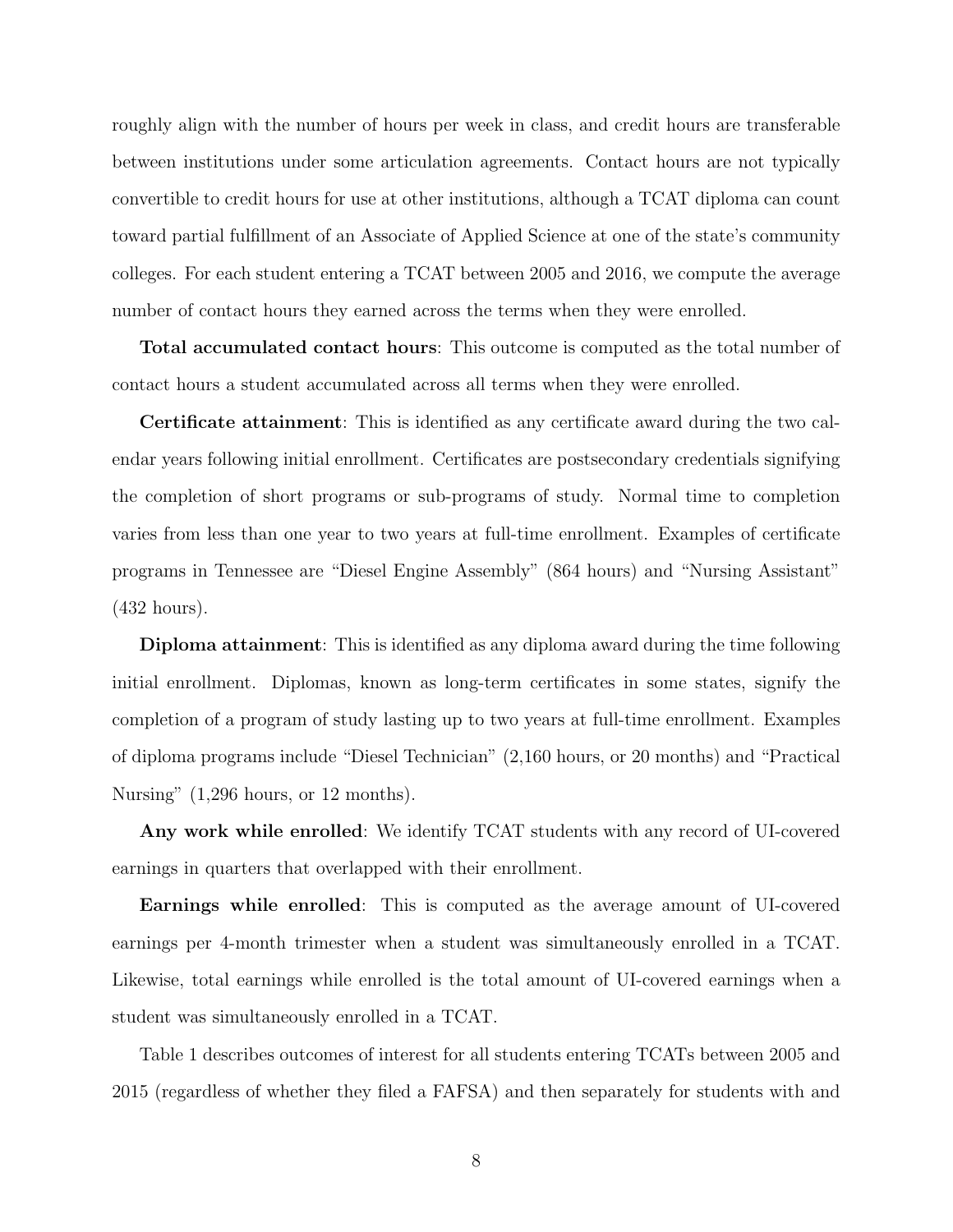without grant aid. The first row of statistics in Table 1 show that aid recipients enrolled for substantially more term contact hours, typically, than students without aid. Summing all of a student's contact hours across 2005-2016 school years, grant recipients earned about 87% more contact hours than students without aid: 1,050 versus 561.

The third and fourth rows of Table 1 report summary statistics for certificate and diploma completion within two years of enrolling, according to grant aid eligibility. Students with grant aid were much less likely to complete a short-term certificate than students without grant aid, but aid recipients were nearly twice as likely to complete a diploma. Almost half of the students who entered a TCAT with grant support earned a diploma within two years. Just 1 in 4 students who enrolled without grants processed through the FAFSA earned a diploma in that time.

The fifth and sixth rows of Table 1 report on the typical earnings that students collect outside of school while they are enrolled. Our prior hypothesis was that financial aid would offset some of the need to work outside of school, and also that students seeking financial aid could be more likely to be out of work. Contrary to this expectation, however, aid recipients were much more likely to work while enrolled, and their typical four-month earnings were \$2,194 as opposed to \$479 for students without aid. Workers who have lost their jobs are encouraged to access TCAT training programs, and students who do so can have their tuition subsidized by federal or state labor departments. These students would likely be out of work while enrolled, and their subsidies could supplant eligibility for federal and state grant aid.

Since we lack indicators for student participation in or eligibility for labor redevelopment and assistance programs, the remainder of our analysis focuses on FAFSA filers to assess the causal effect of eligibility for state and federal need-based aid on outcomes summarized in Table 1.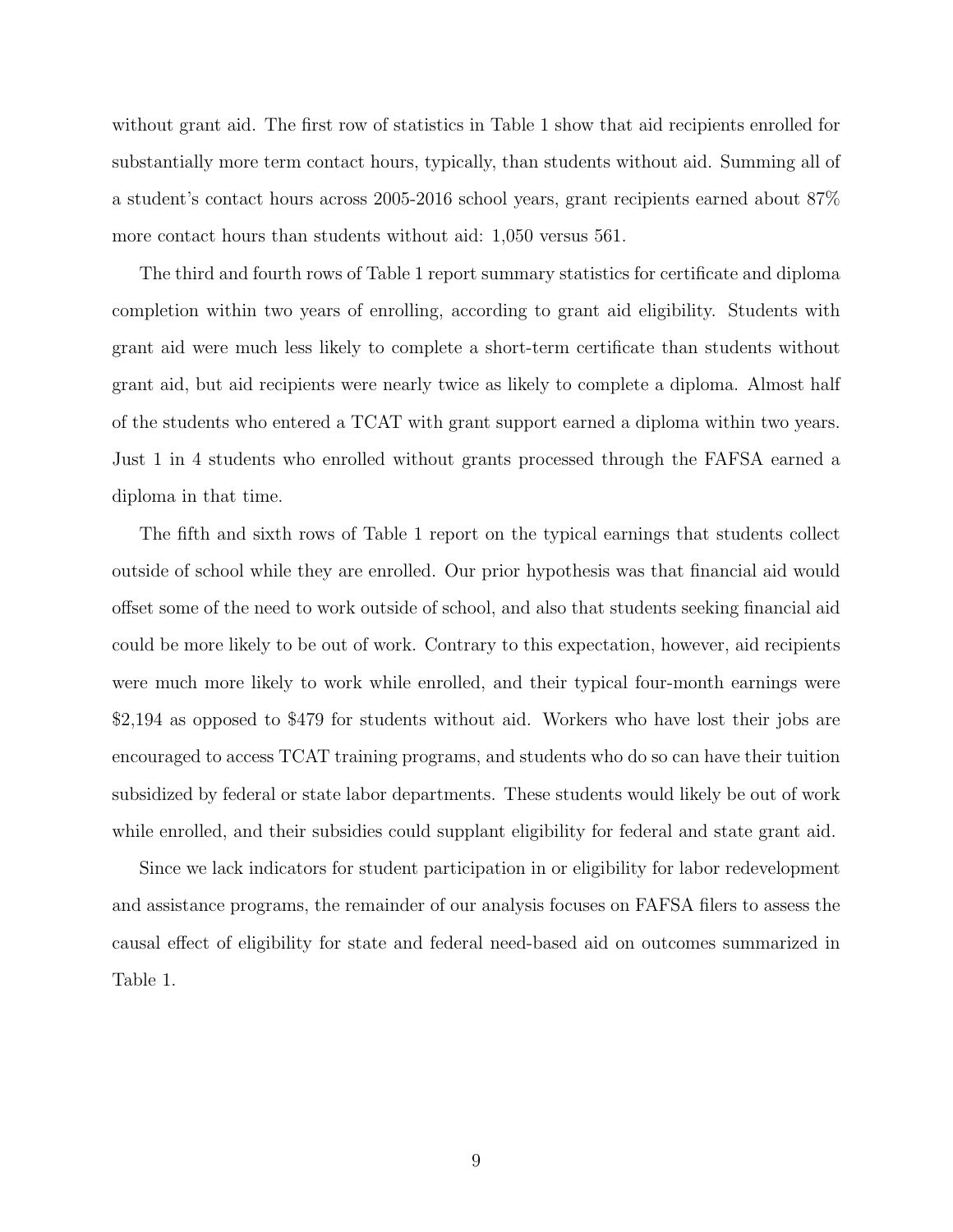# **5 Estimated Effect of Financial Aid on TCAT Persistence, Completion, and Work while Enrolled**

The Pell grant is non-random and based on need, but the determination of eligibility includes two natural experiments that allocate aid and FAFSA simplification as good as randomly among a small group of applicants. One of those experiments is in a very narrow window around the annual EFC cutoff points for minimum Pell eligibility. In results not shown but available on request, we find that minimum Pell eligibility had no discernible effect on students' postsecondary persistence or completion, although null effects may be attributable to the small number of TCAT students with EFC close to the qualifying threshold. A second quasi-experiment, which we utilize here, covers a larger group of TCAT students whose adjusted gross income is close to the Automatic Zero threshold that entitles them to the maximum Pell grant.

Income cutoffs for Automatic Zero EFC allow us to apply regression discontinuity methods to empirically quantify the effect of Pell grant aid and aid simplification on student contact hours, completion, and earnings while enrolled. Our regression discontinuity analysis starts as a two-stage least squares model:

$$
Elig_{ic} = \alpha_0 + \alpha_1 \mathbf{1}(AGI_{ic} \leq \bar{A}_c) + \alpha_2 (AGI_{ic} - \bar{A}_c) + \alpha_3 \mathbf{1}(AGI_{ic} \leq \bar{A}_c) * (AGI_{ic} - \bar{A}_c) + \varepsilon_{ic}
$$
\n
$$
\tag{1}
$$

$$
Y_{ic} = \beta_0 + \beta_1 E \hat{l} i g_{ic} + \beta_2 (AGI_{ic} - \bar{A}_c) + \beta_3 \mathbf{1} (AGI_{ic} \le \bar{A}_c) * (AGI_{ic} - \bar{A}_c) + \varepsilon_{ic} \tag{2}
$$

Equation 1 predicts the likelihood of having zero EFC as a simple function of the gap between student *i*'s AGI and the Automatic Zero qualifying AGI in their cohort *c*, an indicator for having an AGI at or below that threshold, and the interaction of those two terms. Equation 2 estimates the effect of an Automatic Zero designation, and of modest amounts of additional Pell aid coming from that designation, on enrollment, completion, and work outcomes described in Section 4. The specification includes the same arguments as Equation 1,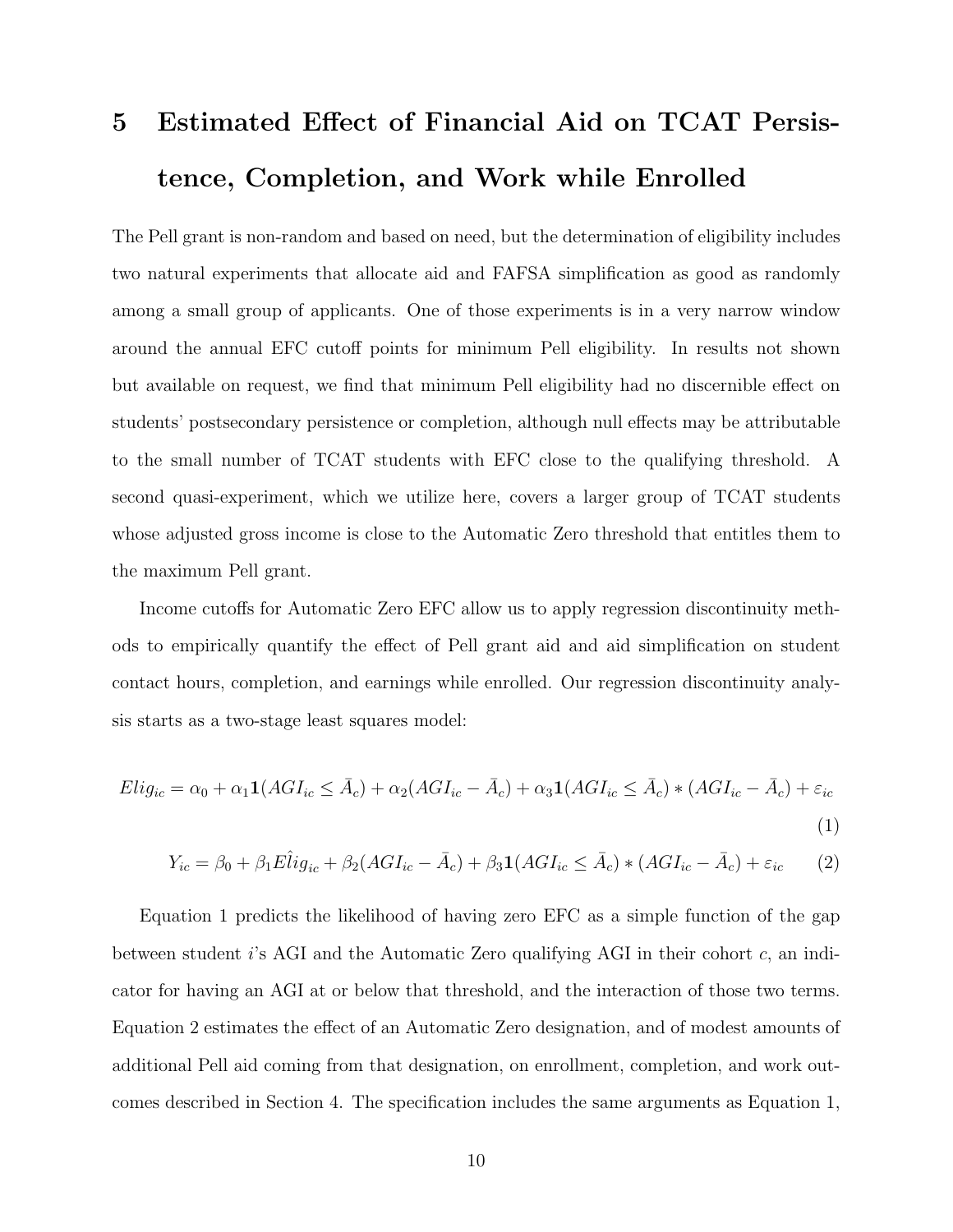but with Automatic Zero eligibility predicted from a student's AGI being below the relevant cut point. The parameter  $\alpha_1$  estimates the local effect of just meeting the Automatic Zero rule on the likelihood of having a zero EFC, and  $\beta_1$  estimates the effect on college outcomes and earnings while enrolled. We use a triangular kernel to weight observations more if they are closer to the threshold.

Equations 1 and 2 estimate the Automatic Zero treatment effect on a given outcome by approximating two polynomial relationships between that outcome and AGI. In each model, one polynomial covers students below the threshold, who qualify for Automatic Zero EFC. The other covers students above the threshold, whose EFC values are determined by formula. Approximations are measured with error, especially at boundary points such as the threshold we study here. We can reduce misspecification bias by limiting the sample to a small bandwidth around the threshold, but at the cost of more variance in regression discontinuity estimates. We adapt the conventional two-stage least squares framework to address these issues. First, analytical samples for each outcome are limited to a bandwidth that optimizes the bias-variance tradeoff (Calonico et al., 2014). Second, and also following Calonico et al. (2014), we report bias-corrected  $\beta_1$  point estimates along with standard errors that account for estimation error in bias correction.<sup>6</sup> Our conclusions hold without these adaptations, as discussed in the appendix.

The Automatic Zero treatment is really two parts–simpler aid, as well as additional aid– so we also estimate a version of Equation 1 where a student's potential Pell grant is the dependent variable, and second-stage Equation 2 returns the estimated local average treatment effect of an additional \$100 of Pell aid arising from Automatic Zero designation. In preferred specifications, we exclude students with AGI reported to be a multiple of \$1,000 to avoid a situation where results are driven by characteristics of round-number salary earners rather than Automatic Zero eligibility. Excluding \$1,000-valued heaps can help us make un-

<sup>6</sup>Since we are using local linear polynomials, bias-correction relies on curvature of the second-degree approximations to adjust  $\hat{\beta}_1$  by an estimate of misspecification bias. See Calonico et al. (2014) and Cattaneo et al. (2019a) for details.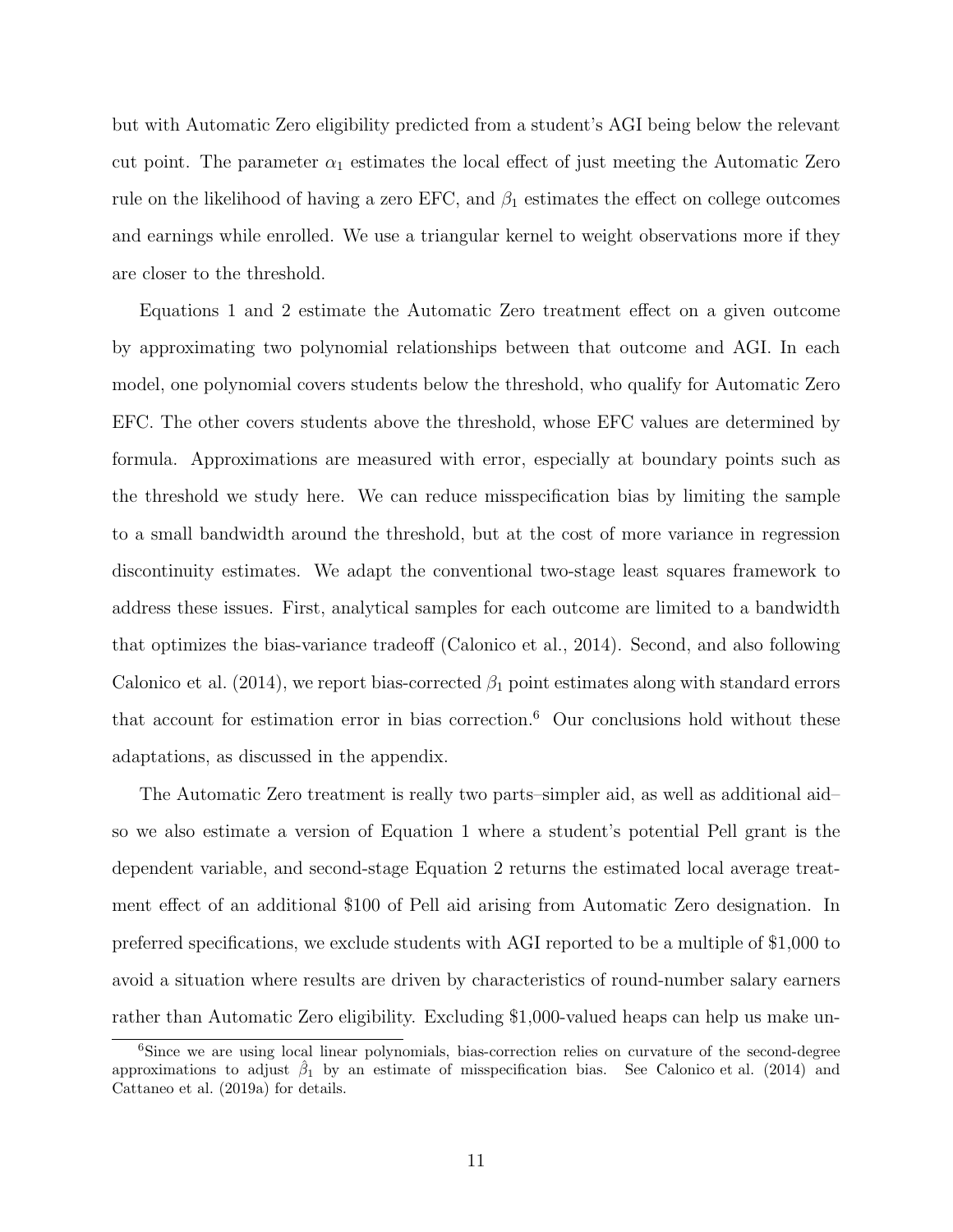biased inferences about un-heaped aid applicants (Barreca et al., 2016). Since this exclusion reduces the density of students at the threshold, we also report findings with round AGIs for comparison.

We require a strong first stage effect of the Automatic Zero threshold on FAFSA simplification and Pell aid to estimate effects of aid on TCAT completion and intermediate outcomes. Figure 2 and the first row of Table 2 show Equation 1 results. Figure 2 depicts the discontinuous change in the likelihood of having an EFC of zero at the Automatic Zero threshold. The accompanying Equation 1 estimate in Table 2 shows that this likelihood grows by 31-32 percentage points. This is a fuzzy discontinuity with less than a 100 percent first-stage effect for a few reasons. First, many applicants with income just above the Automatic Zero threshold will qualify for the maximum Pell grant with the complete FAFSA form. Second, recall that we do not observe a student's final EFC, but rather, the parent and student components that usually add up to the EFC used in Pell determination. In some cases, final EFC may be different from the sum of those components, perhaps because of FAFSA verification. And third, independent applicants without dependents other than a spouse are not eligible for an Automatic Zero EFC. Nevertheless, a 31-32% discontinuity in Automatic Zero determination is a sizable quasi-experiment in financial aid and FAFSA simplification. For this group of applicants, however, the Automatic Zero rule does not result in a large amount of additional grant aid. Those just below the threshold tend to qualify for only \$244-265 more in potential Pell aid.

We estimate Equations 1-2 for all entering TCAT students with FAFSAs on file for their first term, and who had an AGI up to \$20,000 from the cutoff for Automatic Zero designation in their cohort.<sup>7</sup> Optimal bandwidths range from \$4,511 to \$8,486.

Main results are summarized in Table 2. Estimates of the effect of Automatic Zero

<sup>7</sup>See the appendix for robustness and specification checks in support of the validity of regression discontinuity identification assumptions at the automatic-zero threshold. There, we show that exogenous variables such as student race, gender, and parental education are well-balanced at that threshold, and that results are robust to the addition of controls, wider or narrower bandwidths, quadratic polynomial approximations, cluster-robust standard errors, and conventional two-stage least squares without bias correction.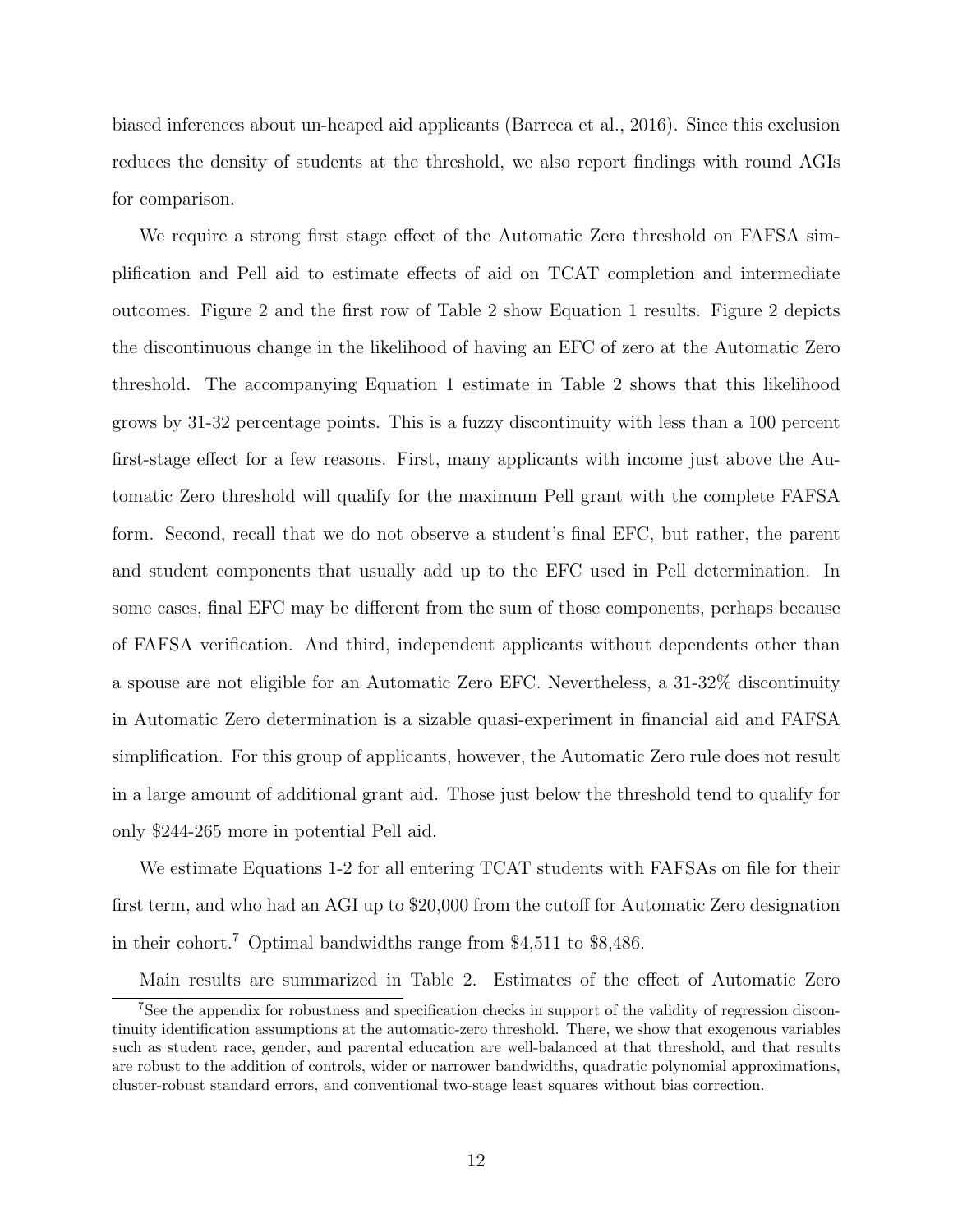designation on each outcome (bias-corrected  $\beta_1$  in Equation 2) are listed first for each outcome, and robust standard errors are shown below each *β*<sup>1</sup> estimate. Columns 1-2 exclude applicants with AGIs in even \$1,000 heaps, and Columns 3-4 include them.

Column 1 lists results when the treatment is a binary indicator of EFC equal to zero. If the Automatic Zero rule drives this treatment, it combines additional aid with the simplifying benefits of having a shorter FAFSA and possibly an easier verification process. We find that qualifying for the Automatic Zero rule leads to an insignificant 16.6 additional contact hours per term, on average, positive but statistically insignificant differences in total contact hours, an imprecisely lower likelihood of certificate or diploma attainment within two years, and insignificantly lower earnings while enrolled. These findings are in agreement in sign and statistical significance with those shown in Column 2. There, we report that for each additional \$100 attained at the Automatic Zero threshold, contact hours and completion rates do not significantly change, nor do earnings while enrolled. Comparing Columns 1 and 2, we see merit in the idea that the Automatic Zero rule affects students above and beyond its effect on Pell aid. Pell grants rise just \$244 on average below the income cutoff, and yet Column 1 estimates, though imprecise, tend to be more than 2.4 times the estimated effect of each additional \$100 at the Automatic Zero threshold.

Table 2 shows that our preference for excluding students with AGIs that are even multiples of \$1,000 has little bearing on inferences. The magnitude of *β*<sup>1</sup> estimates changes quite a lot between Columns 1 and 3, and between Columns 2 and 4, but standard errors are very large in all four models. When we include heaped \$1,000 AGIs, for example, regression discontinuity estimates fall from an statistically insignificant 16.6 average contact hours (or 2.4 per additional \$100 in aid) to an insignificant 4.5-hour gain in TCAT enrollment intensity (or 1.3 per \$100). Column 1-2 estimates are within a standard error of their Column 3-4 counterparts.

Figure 3 provides visual support for many of the null results listed in Table 2. The scatter plot in each panel summarizes average outcomes within evenly spaced bins that mimic the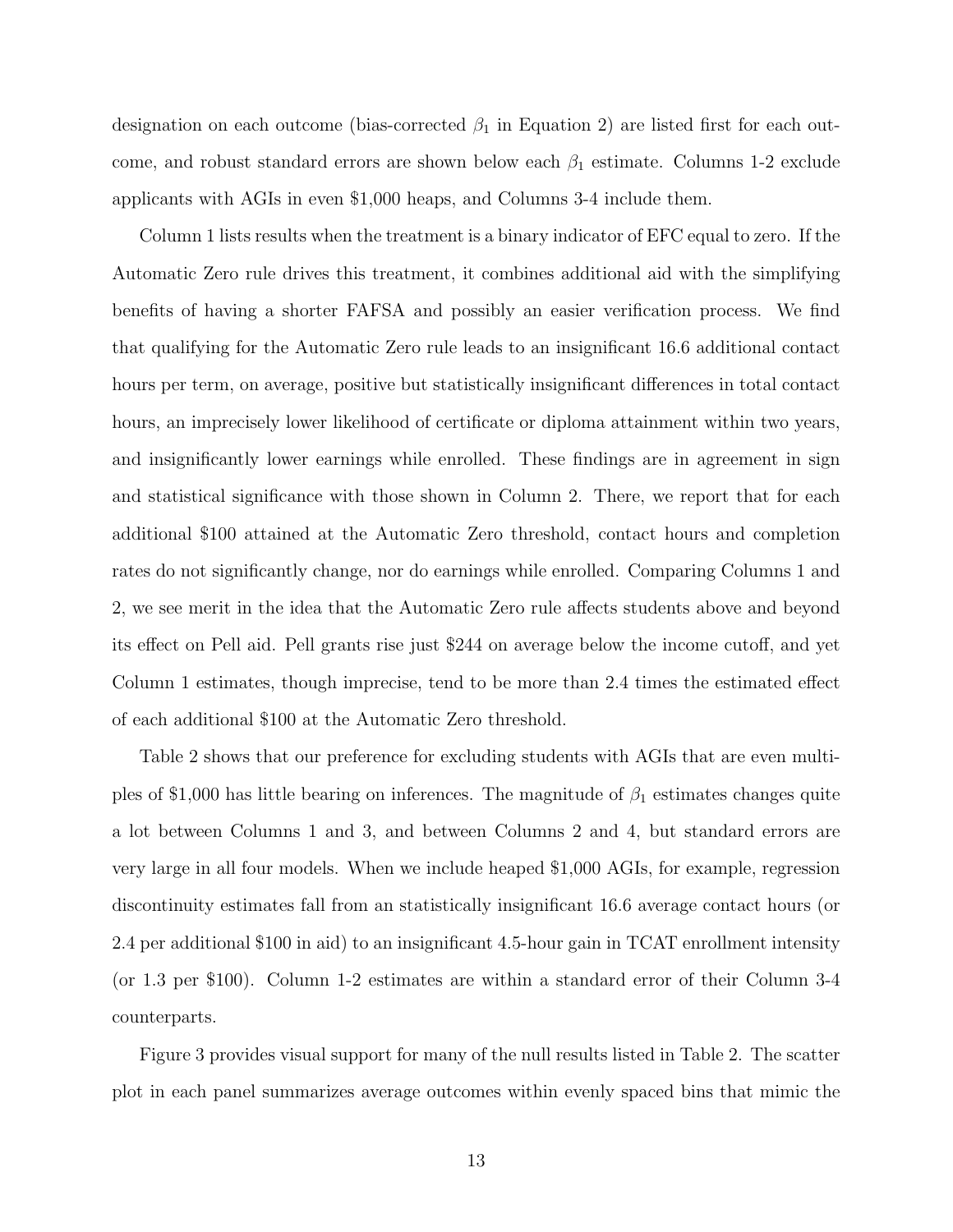underlying variation in the data (Calonico et al., 2015). Solid lines trace linear approximations of the unknown polynomial relationship between each outcome and a student's AGI relative to the threshold. Visual discontinuities between linear approximations are different than what we report in Table 2. The latter are bias-corrected  $\beta_1$  estimates from bandwidths narrower than the \$20,000 window shown in each panel of Figure 3. Nonetheless, it is clear from both Table 2 and Figure 3 that students just below the Automatic Zero threshold are not remarkably different than students above it, in terms of contact hours, completion rates, or earnings while enrolled.

#### **6 Discussion**

Looking across results, we conclude that marginal Pell aid and FAFSA simplification from the Automatic Zero rule did not significantly help students intensify their contact hours or work less outside of school. Simpler aid determination bundled with modestly higher Pell grants does not appear to affect TCAT student outcomes to the extent seen in Texas among four-year university students, where Pell eligibility may attract large amounts of additional state aid (Denning et al., 2019; Eng & Matsudaira, 2021). It is certainly possible that TCAT students even further from the eligibility threshold (for example, with incomes lower than the \$20,000 - 31,000 Automatic Zero threshold) benefit more from these grants, which we would not infer from a regression discontinuity analysis of differences in student outcomes right at the threshold. With several thousand observations in each optimal bandwidth (and up to 13,752 overall), our null results are probably not due to low statistical power. Eng & Matsudaira (2021) study over 22 million students and likewise find that the Automatic Zero quasi-experiment in Pell aid had inconclusive effects on degree completion.

The estimated effect of Automatic Zero eligibility on contact hours gains, though imprecise, may help us to understand why the Automatic Zero rule has such little effect. An additional \$100 in annual Pell aid, divided over three terms, translates to 2.4 additional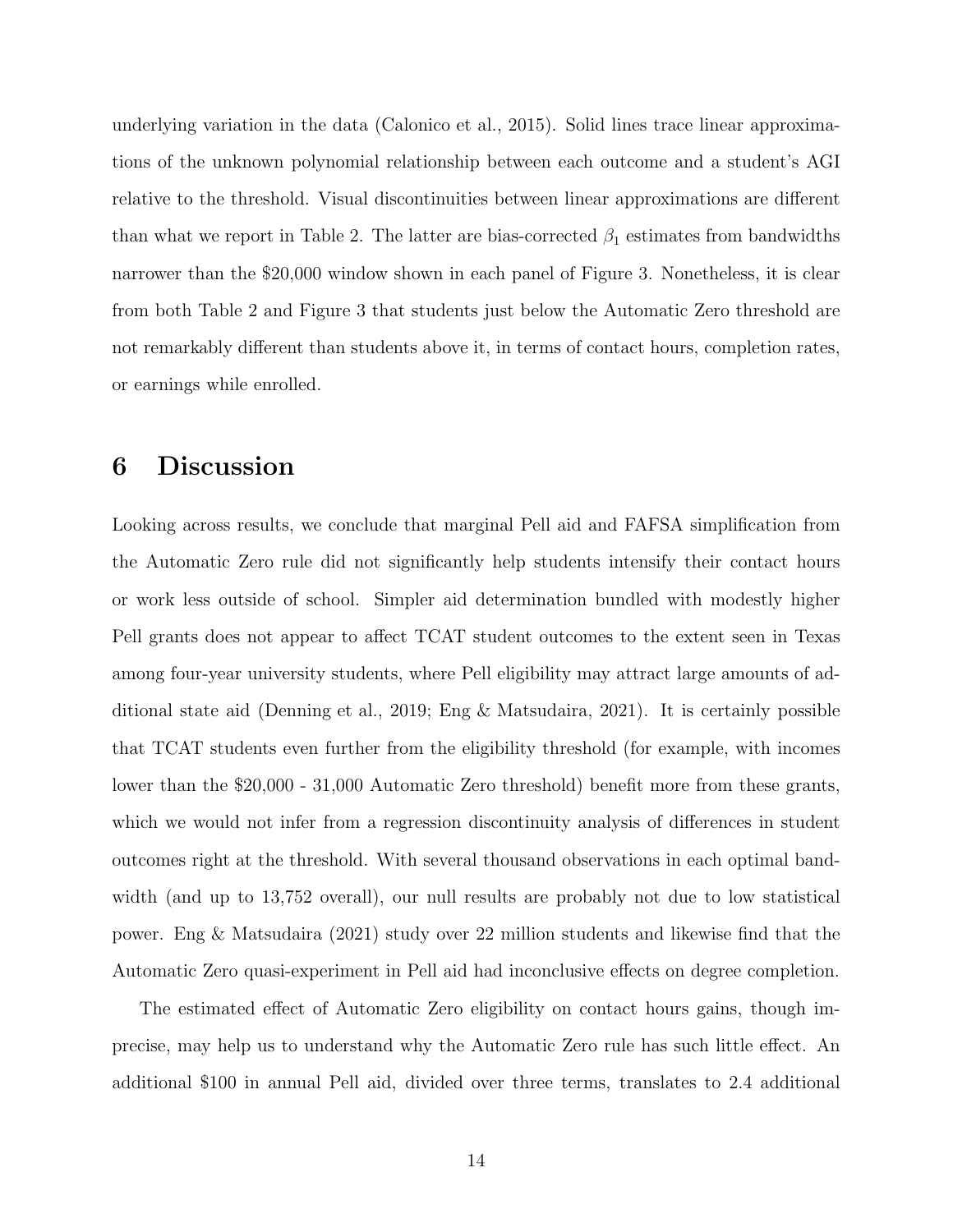contact hours per term according to Table 2, or a rate of \$14 in financial aid per additional contact hour. Annualized, this rate aligns with adjusted gross income in the range targeted by the Automatic Zero rule. If TCAT students need a wage-equivalent amount of financial aid to supplant hours of work for hours of schooling, then the relatively small grant increments derived from Automatic Zero eligibility may be insufficient to elicit enrollment gains that would translate into higher rates of diploma and certificate completion. Larger and more salient grants (Mayer et al., 2015), as well as programs that address non-financial constraints (Evans et al., 2020), have had more success with non-traditional students.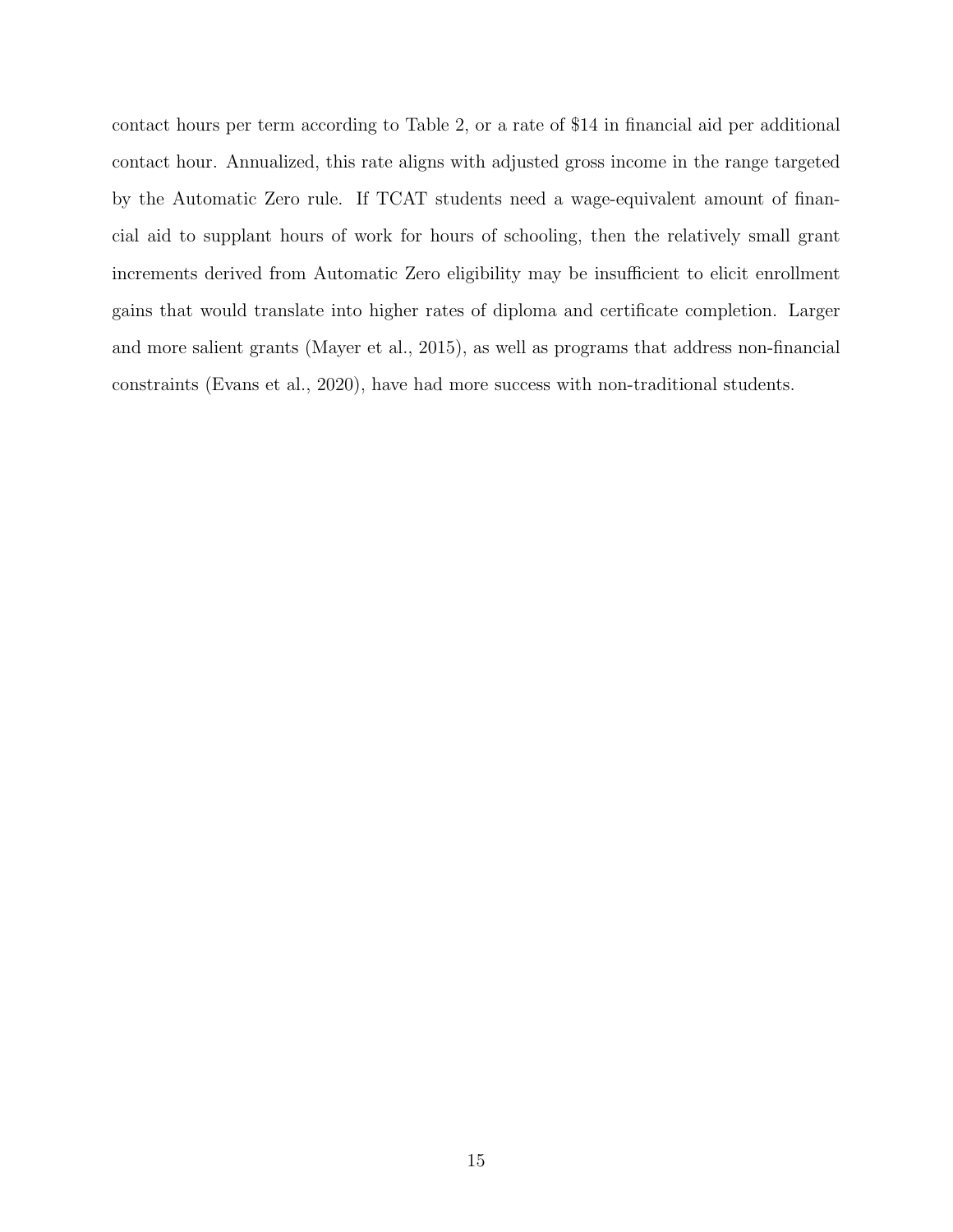# **7 Appendix**

Figure A.1 illustrates results from a manipulation test of the Automatic Zero thresholds. Following Cattaneo et al. (2019b), we use a nonparametric estimator to depict the density of the running variable as local polynomials on either side of the rule's threshold, and robust bias-corrected confidence intervals to assess the hypothesis that the distribution of FAFSA filers does not disproportionately favor one side of the threshold. The test statistic and *p*value, which are listed above the figure, indicate that there is a somewhat significant decline in the density of student AGIs just below the qualifying threshold. There are fewer students with AGIs who just meet the criteria for the Automatic Zero rule than we would expect if the probability of any given AGI value varied smoothly over that threshold. This might not reflect manipulation of the Automatic Zero rule so much as our choice to omit filers with AGIs in even \$1,000 increments. The Automatic Zero rule is tied to a multiple of \$1,000 for each cohort, and when we add these filers back to the sample, we do not detect a significant change in the density of AGIs around the qualifying threshold.

Table A.1 lists discontinuity estimates for exogenous student features that we would not expect to be influenced by financial aid. The purpose of this robustness test is to assess whether students are significantly different on one side of the threshold in observable ways that might influence outcomes of interest. If so, our identification strategy would be at risk of inferring that financial aid affected those outcomes, when in fact we should attribute an effect to changes in the observable composition of students at the threshold. The threat from discontinuities in unobservable factors is more plausible in that case as well. For the Automatic Zero thresholds, estimated discontinuities in exogenous student features are small and statistically insignificant.

In addition to testing for discontinuities in pre-existing student features, we can also assess the regression discontinuity identifying assumption by testing whether expected college outcomes are significantly different for marginally eligible students, versus those who just missed the Automatic Zero cutoff. Specifically, we regress each outcome as a linear function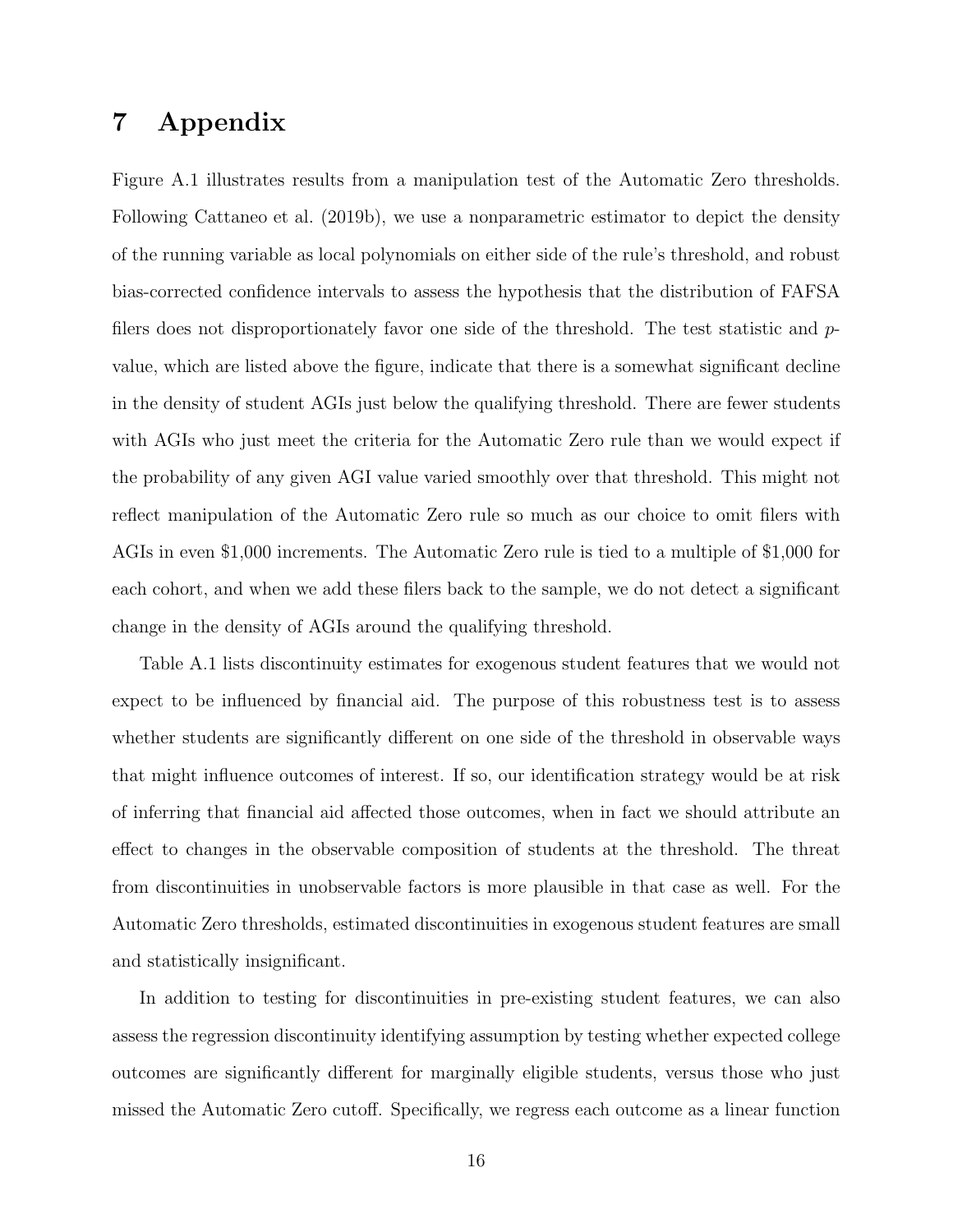of student gender, race, parental education, and an indicator for students who first enroll in a TCAT in the fall term, and we compute predicted outcomes as a linear function of those variables and estimated coefficients. We then estimate Equation 1 for predicted outcomes, generating estimates of discontinuities in expected contact hours, completion, and earnings. Table A.2 lists our finings; there are no concerning changes in expected TCAT outcomes at the Automatic Zero thresholds.

Table A.3 lists regression discontinuity results for the Automatic Zero thresholds under four alternative specifications. Column 1 lists baseline results for comparison.

Column 2 lists results when we add covariates to Equations 1-2: student gender, race, parental education, first-generation status, cohort fixed effects, and fall entry. With controls, most point estimates shrink toward zero, but standard errors are still quite large and we cannot reject the null hypothesis for any outcome.

The Column 3 specification uses a quadratic approximation rather than a linear one, yielding no change to our conclusions.

Column 4 of Table A.3 omits cohorts who started between 2012 and 2014. The quasiexperiment was less stark for these students, in part because of a reduced Automatic Zero qualifying threshold. Many students just above that threshold already had zero EFC by formula. Falling just short of the Automatic Zero line increased the rate of zero EFC by only 9-19 percentage points, and Pell awards did not increase significantly. Although Column 4 focuses on cohorts who experienced a stronger first-stage effect of the policy, standard errors are nonetheless too wide to conclude that Automatic Zero affected college or earnings while enrolled.

Finally, Column 5 of Table A.3 reports results when we allow errors to be correlated within each student's cohort and school. Unlike conventional linear estimators, clustering in the bias-corrected regression discontinuity model changes both standard errors *and* point estimates, since the optimal bandwidth depends in part on estimated variance. Column 5 results are very similar to our baseline results without clustering.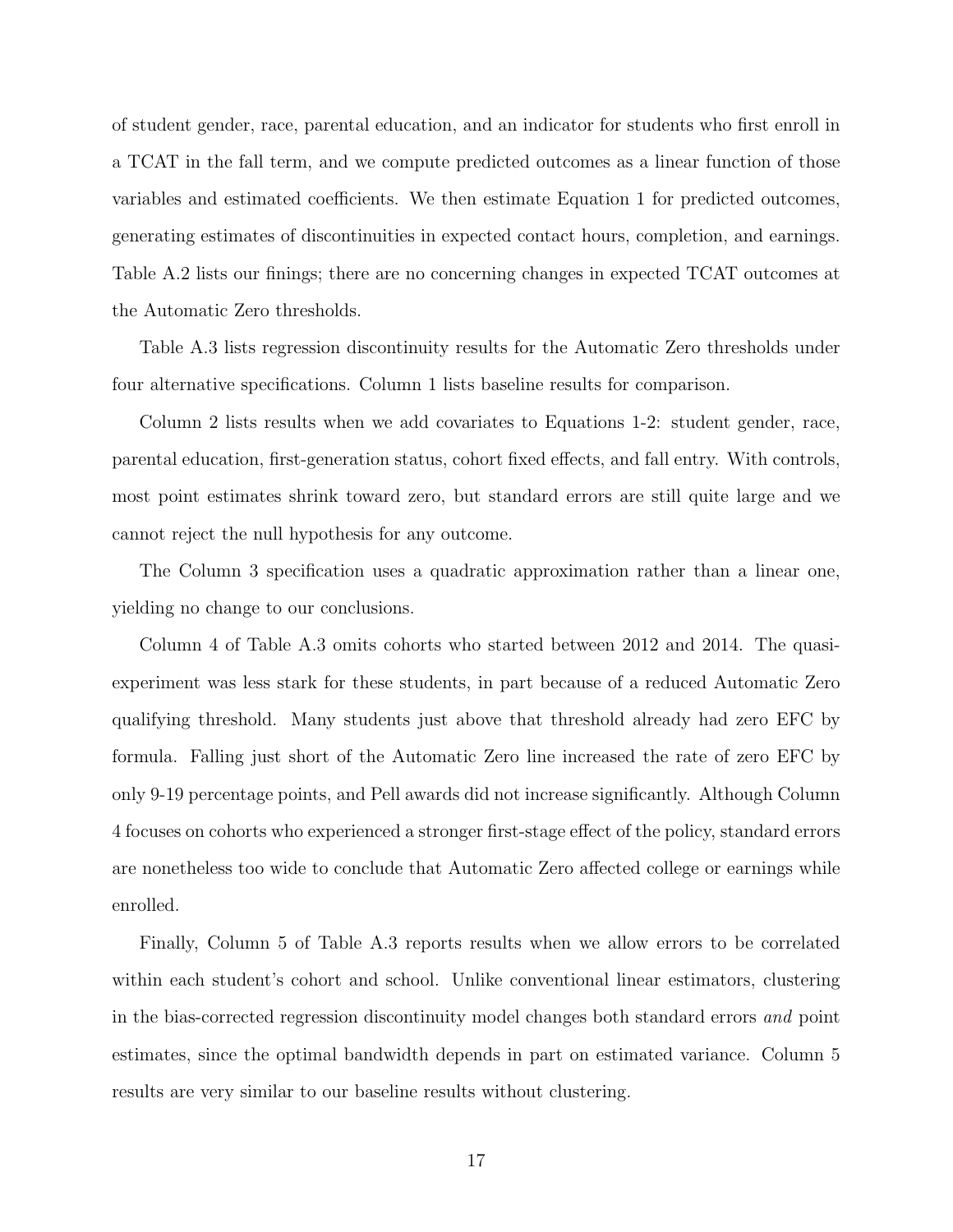With Figure A.2, we examine the sensitivity of results to bandwidth and to the bias correction procedure. Each figure plots point estimates and 95% confidence intervals from conventional Equation 1 and 2 estimates, without correction for misspecification bias in the polynomial approximations. Each panel connects point estimates from several iterations of Equations 1-2, where (left to right) each iteration widens the bandwidth of students included the estimation sample. These point estimates are represented by the central line moving left to right in each panel, with the confidence interval represented by lines above and below. The Calonico et al. (2014) optimal bandwidth is marked with a vertical dashed line, and the bias-corrected  $\beta_1$  estimate is marked with a horizontal dashed line.

Conventional estimates for contact hour and certificate outcomes (panels A, B, and C of Figure A.2) are very similar to bias-corrected estimates. Bias-corrected estimates for diploma receipt and working while enrolled (panels D, E, and F) are typically within the confidence interval for conventional estimates, with the exception of diploma results at very large bandwidths. And even at the largest bandwidths, conventional estimates are not significantly different from zero.

Table A.4 lists bias-corrected results by subgroup. Column 1 repeats baseline, full sample results for comparison. The Automatic Zero treatment contrast was typically larger for dependent students (Column 2). The threshold increased their average Pell award by \$355 (versus \$244 overall), and the likelihood that they had a zero EFC increased by 39 percentage points (versus 31-32 percentage points). Standard errors are somewhat smaller in Column 2 than in Column 1, but nonetheless larger than any of the corresponding point estimates. Columns 3 and 4 report results by gender, and Columns 5 and 6 report results by race. The imprecise discontinuity in earnings while enrolled is larger for women than for men, and larger for white students than Black, but none of these estimated discontinuities are statistically significant.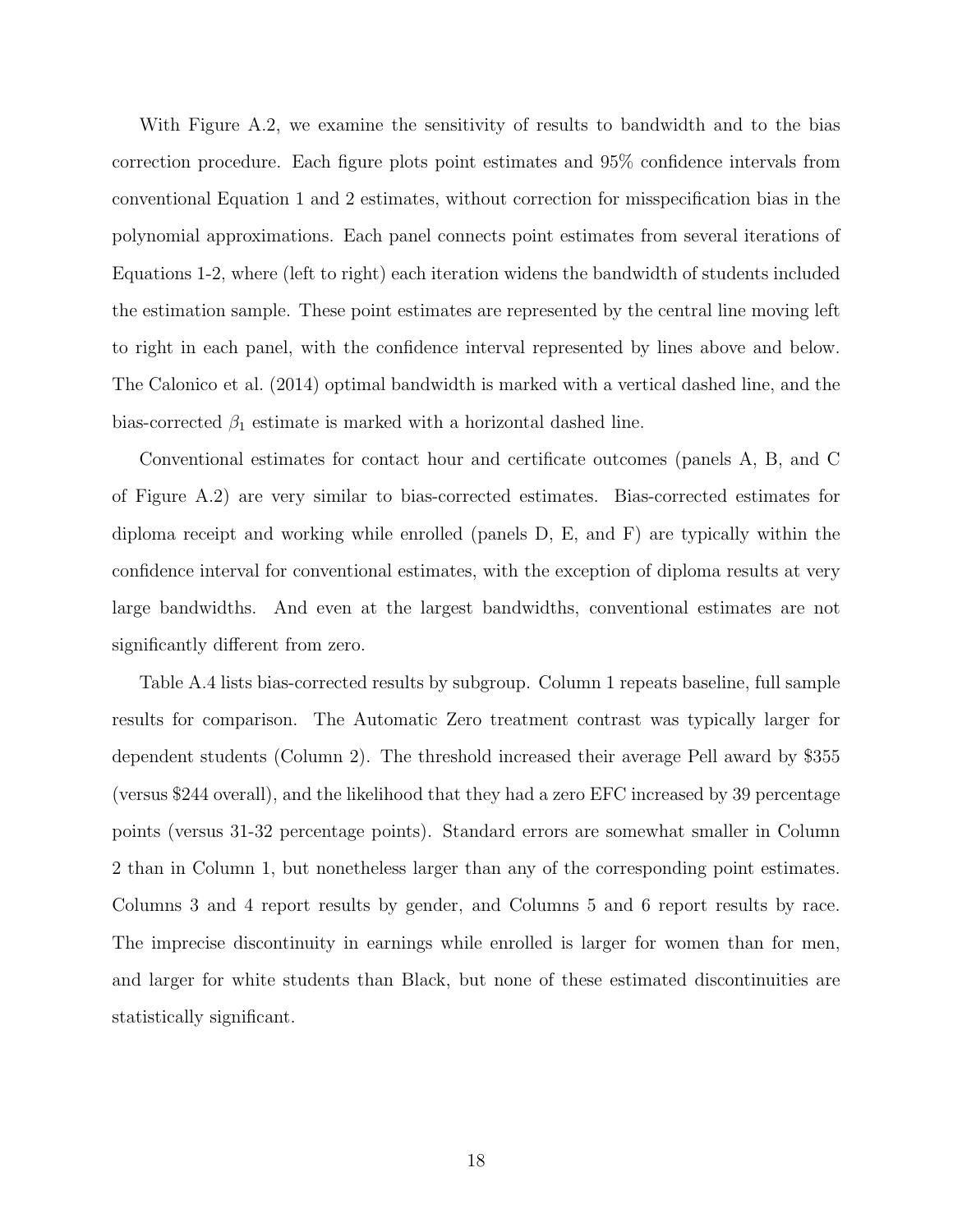# **References**

- Barr, A. (2015). From the battlefield to the schoolyard: The short-term impact of the Post-9/11 GI Bill. *Journal of Human Resources*, *50* (3), 580–613.
- Barr, A. (2019). Fighting for education: Financial aid and degree attainment. *Journal of Labor Economics*, *37* (2), 509–544.
- Barreca, A. I., Lindo, J. M., & Waddell, G. R. (2016). Heaping-induced bias in regressiondiscontinuity designs. *Economic Inquiry*, *54* (1), 268–293.
- Barrow, L., Richburg-Hayes, L., Rouse, C. E., & Brock, T. (2014). Paying for performance: The education impacts of a community college scholarship program for low-income adults. *Journal of Labor Economics*, *32* (3), 563–599.
- Barrow, L., & Rouse, C. E. (2018). Financial incentives and educational investment: The impact of performance-based scholarships on student time use. *Education Finance and Policy*, *13* (4), 419–448.
- Barrow, L., Rouse, C. E., & McFarland, A. (2020). Who has the time? Community college students' time-use response to financial incentives. *Atlantic Economic Journal*, (pp. 1–18).
- Bettinger, E. P., Long, B. T., Oreopoulos, P., & Sanbonmatsu, L. (2012). The role of application assistance and information in college decisions: Results from the H&R Block FAFSA experiment. *The Quarterly Journal of Economics*, *127* (3), 1205–1242.
- Calonico, S., Cattaneo, M. D., & Titiunik, R. (2014). Robust nonparametric confidence intervals for regression-discontinuity designs. *Econometrica*, *82* (6), 2295–2326.
- Calonico, S., Cattaneo, M. D., & Titiunik, R. (2015). Optimal data-driven regression discontinuity plots. *Journal of the American Statistical Association*, *110* (512), 1753–1769.
- Carnevale, A. P., Smith, N., & Strohl, J. (2013). Recovery: Job growth and education requirements through 2020. Georgetown University Center on Education and the Workforce.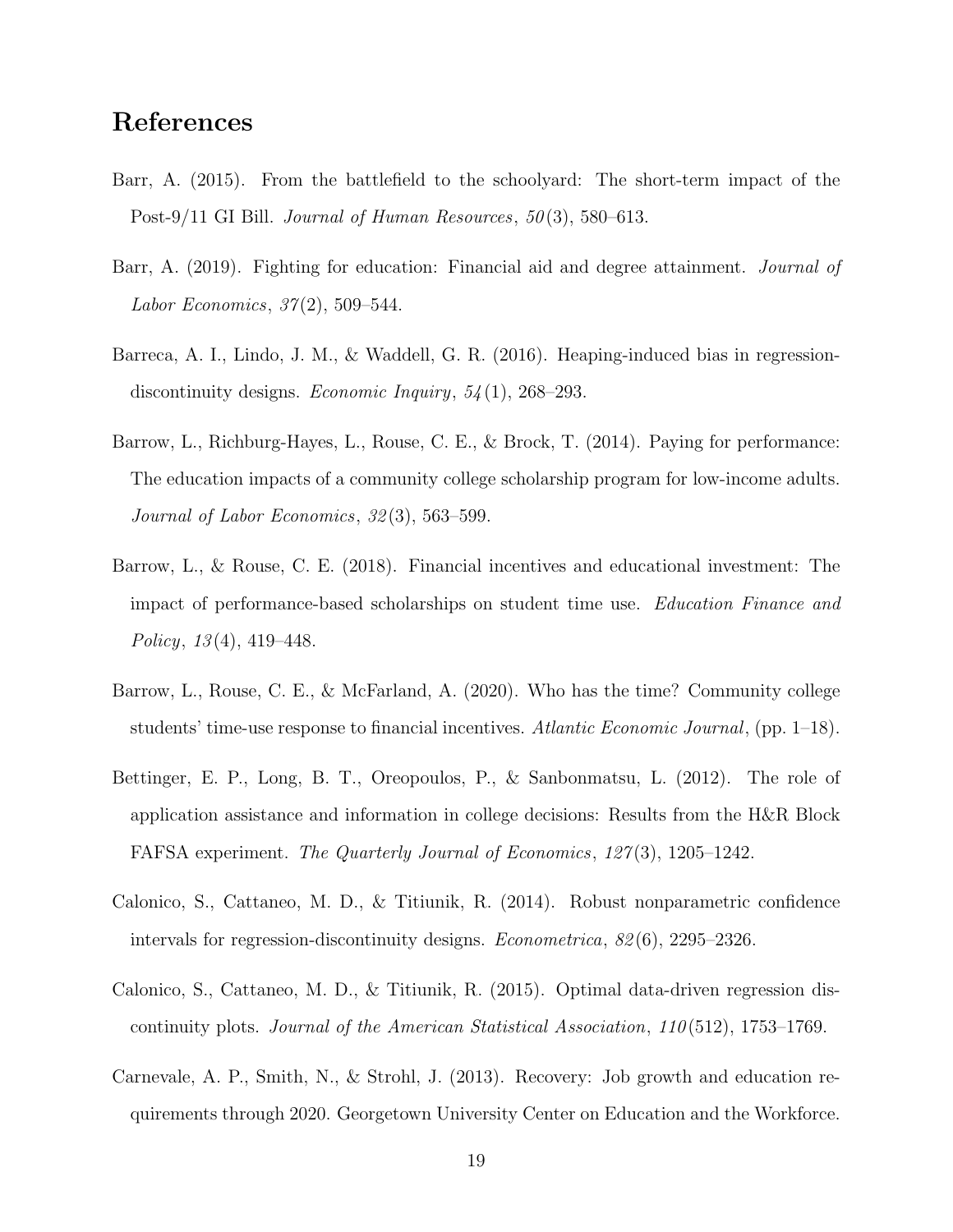- Carruthers, C. K., & Welch, J. G. (2019). Not whether, but where? Pell grants and college choices. *Journal of Public Economics*, *172* , 1–19.
- Cattaneo, M. D., Idrobo, N., & Titiunik, R. (2019a). *A practical introduction to regression discontinuity designs: Foundations*. Cambridge University Press.
- Cattaneo, M. D., Jansson, M., & Ma, X. (2019b). Simple local polynomial density estimators. *Journal of the American Statistical Association*.
- De Paola, M., Scoppa, V., & Nisticò, R. (2012). Monetary incentives and student achievement in a depressed labor market: Results from a randomized experiment. *Journal of Human Capital*, *6* (1), 56–85.
- Deming, D., & Dynarski, S. (2010). College aid. In *Targeting investments in children: Fighting poverty when resources are limited*, (pp. 283–302). University of Chicago Press.
- Denning, J. T., Marx, B. M., & Turner, L. J. (2019). ProPelled: The effects of grants on graduation, earnings, and welfare. *American Economic Journal: Applied Economics*, *11* (3), 193–224.
- Dynarski, S. M., & Scott-Clayton, J. (2007). College grants on a postcard: A proposal for simple and predictable federal student aid. The Brookings Institution.
- Eng, A., & Matsudaira, J. (2021). Pell grants and student success: Evidence from the universe of federal aid recipients. *Journal of Labor Economics*, *39* (S2), S413–S454.
- Evans, W. N., Kearney, M. S., Perry, B., & Sullivan, J. X. (2020). Increasing community college completion rates among low-income students: Evidence from a randomized controlled trial evaluation of a case-management intervention. *Journal of Policy Analysis and Management*, *39* (4), 930–965.
- Gurantz, O. (forthcoming). Impacts of state aid for non-traditional students. *Journal of Human Resources*.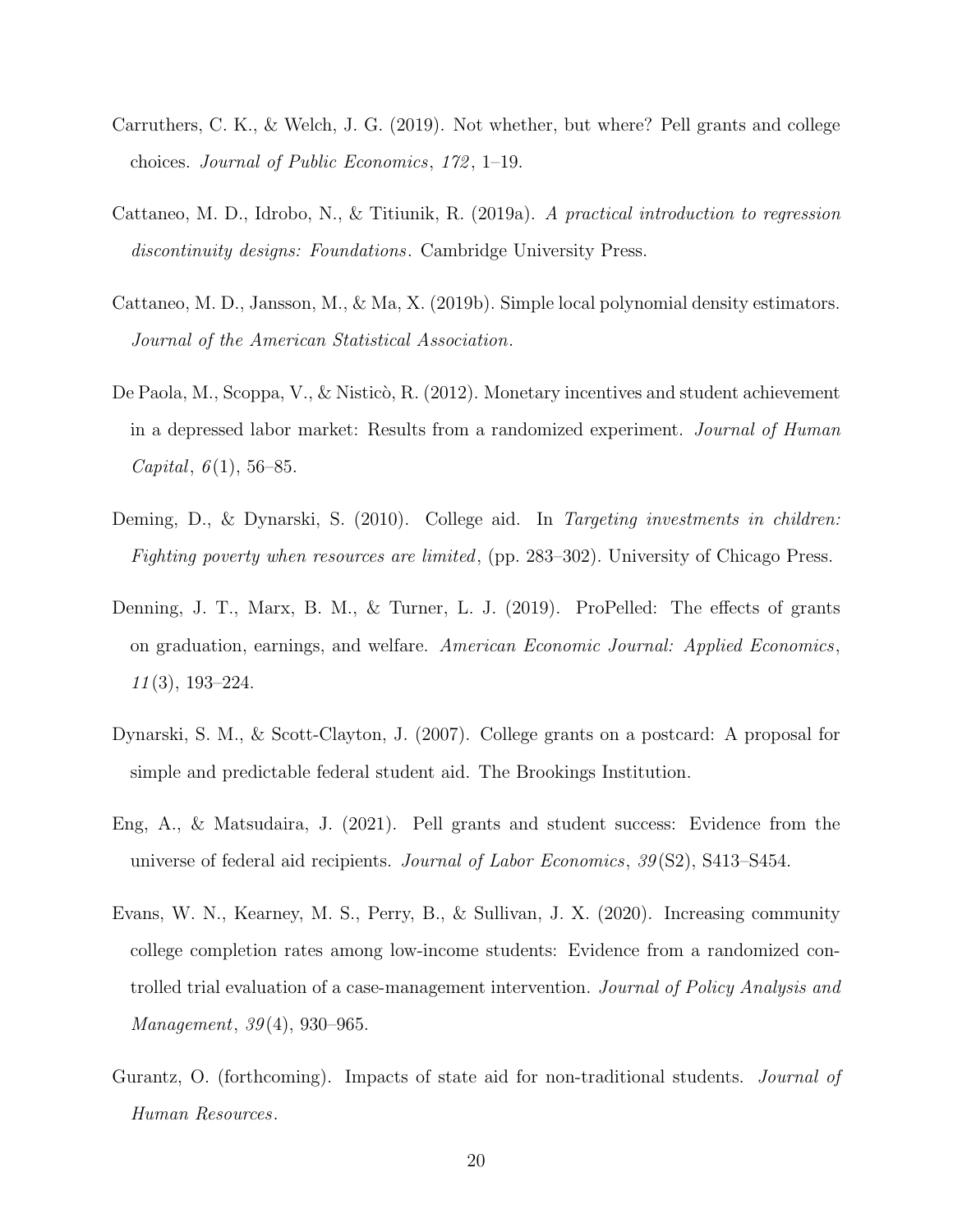- Jones, T. R., Kreisman, D., Rubenstein, R., Searcy, C., & Bhatt, R. (2020). The effects of financial aid loss on persistence and graduation: A multi-dimensional regression discontinuity approach. Working Paper.
- Mayer, A., Patel, R., Rudd, T., & Ratledge, A. (2015). *Designing scholarships to improve college success: Final report on the Performance-based scholarship demonstration*. New York: MDRC (2015).
- Richburg-Hayes, L., Brock, T., LeBlanc, A., Paxson, C. H., Rouse, C. E., & Barrow, L. (2009). Rewarding persistence: Effects of a performance-based scholarship program for low-income parents. Available at SSRN: https://ssrn.com/abstract=1353360.
- Seftor, N. S., & Turner, S. E. (2002). Back to school: Federal student aid policy and adult college enrollment. *Journal of Human Resources*, (pp. 336–352).
- Tennessee Higher Education Commission (2019). Tennessee Higher Education Fact Book 2018-19. https://www.tn.gov/thec/research/redirect-research/fact-book/fact-book.html.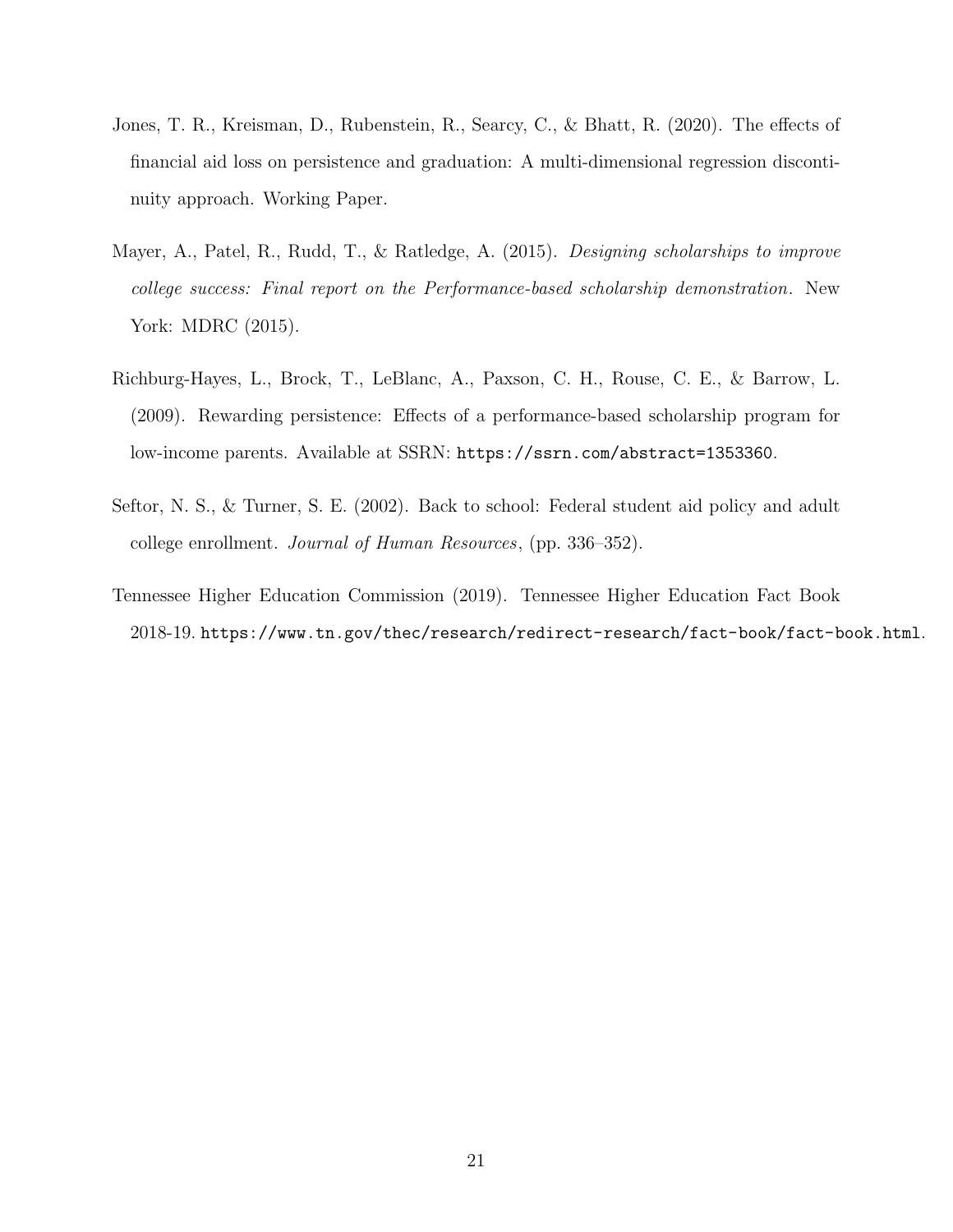

Figure 1: Percent of FAFSA-filing TCAT Students with Grant Aid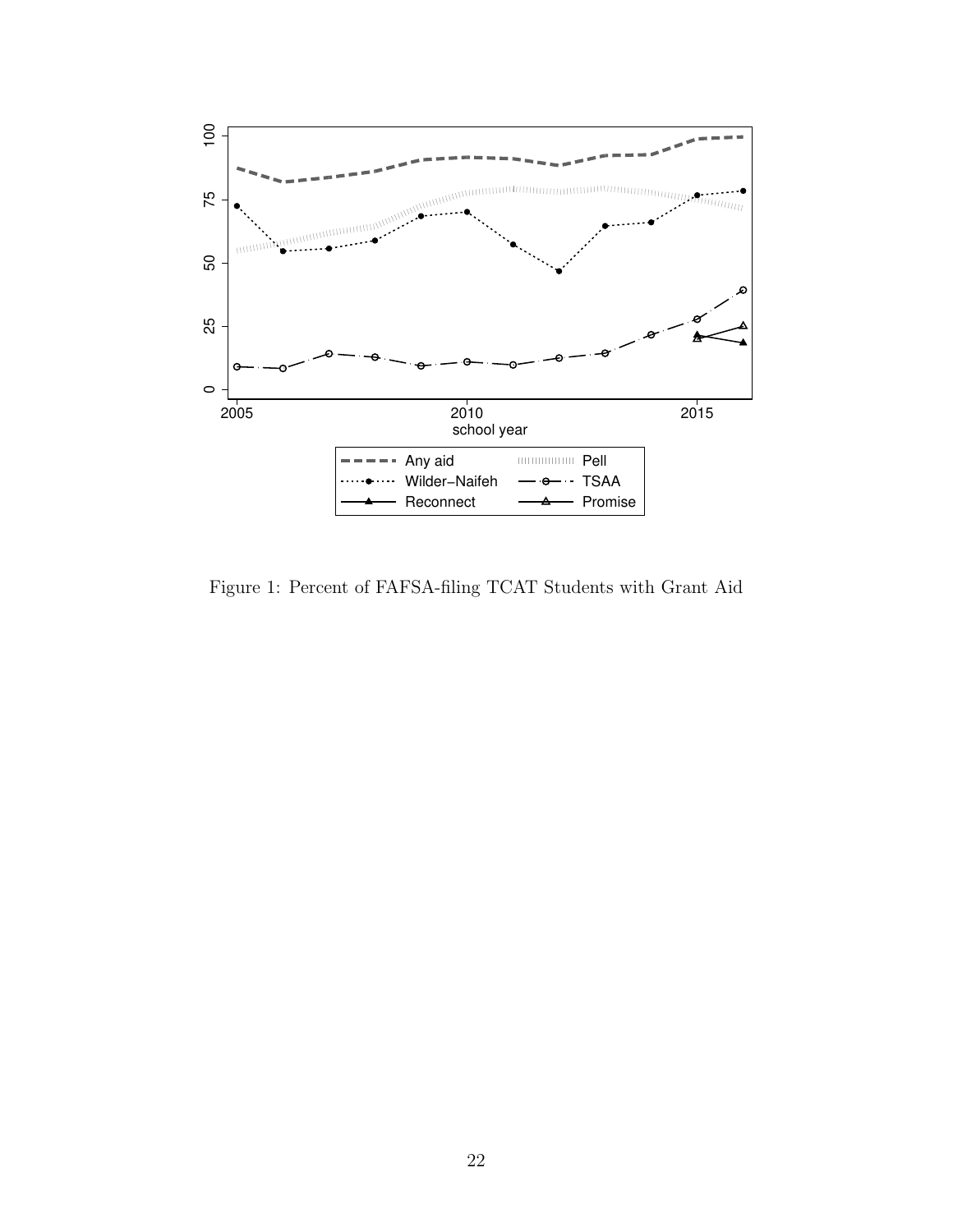|                            |               | $\left( 2\right)$     | $ 3\rangle$          |
|----------------------------|---------------|-----------------------|----------------------|
|                            | All entering  | Students without      | Students with        |
| Student Outcome            | TCAT students | grant aid $(125,609)$ | grant aid $(34,674)$ |
| Average term contact hours | 206           | 178                   | 308                  |
| Total contact hours        | 667           | 561                   | 1050                 |
| Certificate within 2 years | 38\%          | 42\%                  | 25\%                 |
| Diploma within 2 years     | 30\%          | 25\%                  | 47\%                 |
| Any work while enrolled    | 27\%          | 14\%                  | 77\%                 |
| Average 4-month earnings   | \$850         | \$479                 | \$2,194              |
| while enrolled $(2017\$    |               |                       |                      |

Table 1: Contact Hours, Earnings, and Completion by Aid Status

Notes: The table lists averages for each outcome listed at left for all TCAT students entering 2005-2015 (Column 1), for those that entered without Pell, TSAA, Wilder-Naifeh, or Reconnect grant aid (Column 2), and for those who entered with such grant aid (Column 3).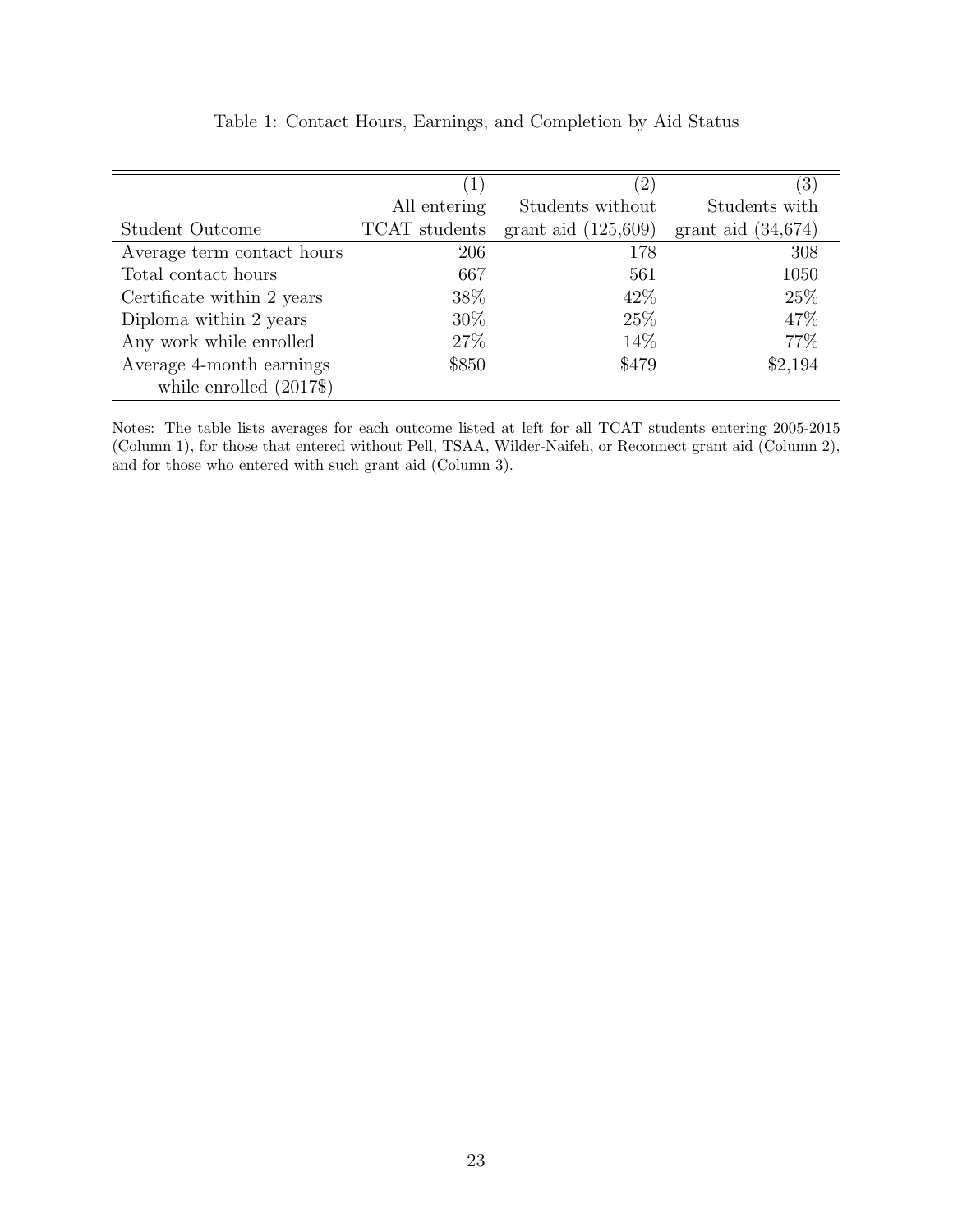

Figure 2: Automatic Zero Eligibility and Pell Funding by AGI

Notes: Scatter plots illustrate the average likelihood of having a zero EFC (3A) or potential Pell aid (3B) against the gap between students' AGI and qualifying AGI values for the Automatic Zero EFC rule. Pell grant amounts are in hundreds of 2017\$. Qualifying AGI values ranged from \$20,000 – 31,000 across cohorts. Solid lines trace the linear relationship between zero EFC status or aid amount, and the AGI gap. Bin partitions are chosen to be evenly spaced and to mimic the variability of the underlying data (Calonico et al., 2015). Discontinuities in figures cannot necessarily be reconciled with Table 2 estimates, since the latter are biascorrected and derived from different bandwidths.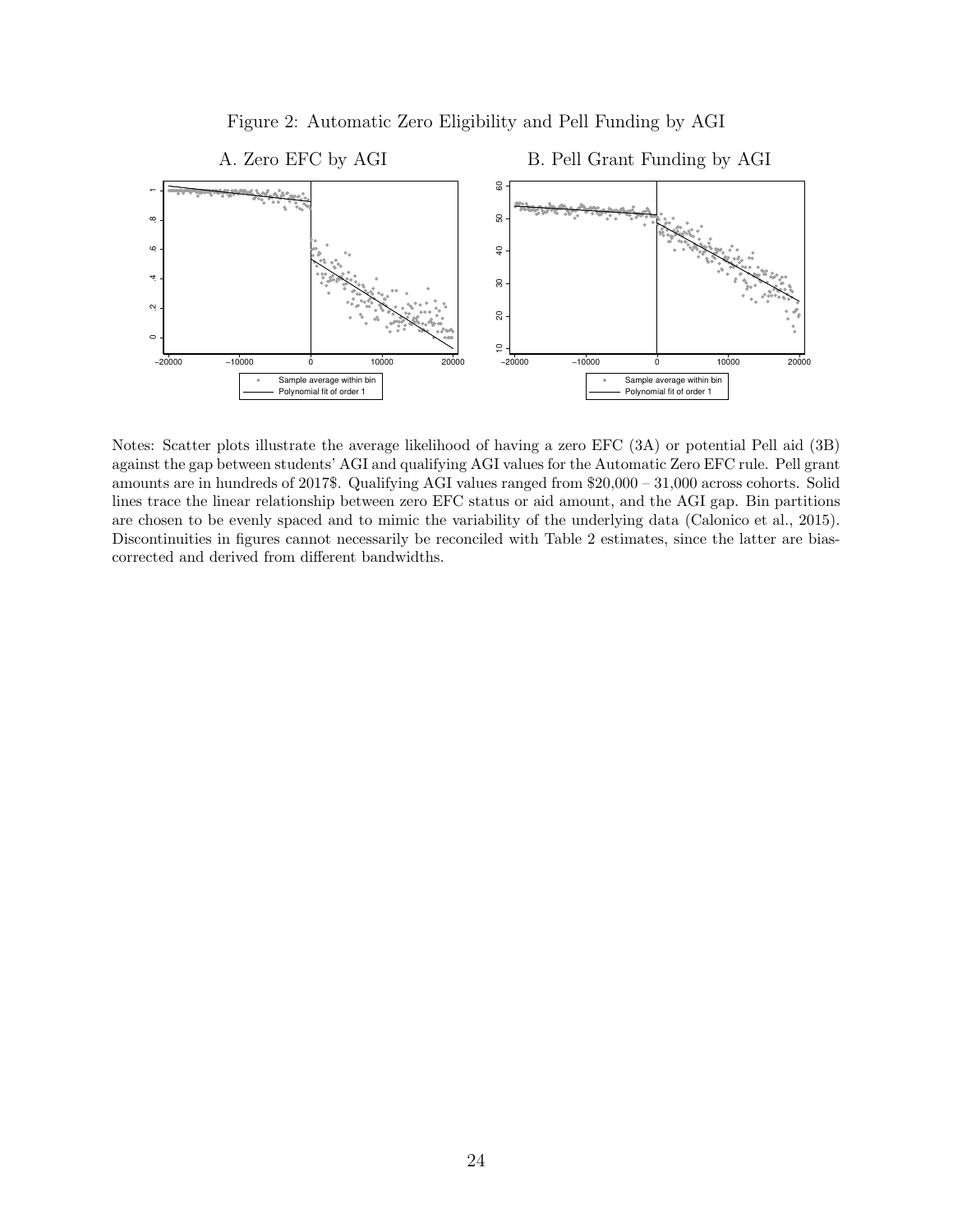| $\left( 4\right)$<br>Additional \$100 |
|---------------------------------------|
|                                       |
|                                       |
| Pell Aid                              |
|                                       |
| $2.65***$                             |
| (0.66)                                |
|                                       |
| 1.31                                  |
| (3.64)                                |
| 6.03                                  |
| (18.38)                               |
| $-0.004$                              |
| (0.012)                               |
| $-0.003$                              |
| (0.014)                               |
| 0.007                                 |
| (0.015)                               |
| $-42.65$                              |
| (343.92)                              |
| 39.25                                 |
| (84.52)                               |
| 14,097                                |
| Yes                                   |
|                                       |

#### Table 2: Regression discontinuity results for Automatic-Zero EFC

Notes: The table presents bias-corrected results of Equation 1 (first row) and Equation 2 (subsequent rows), estimated separately for each outcome listed at left, and for predicted *EF C* = 0 determination (Columns 1 and 3) and additional Pell dollars (in hundreds, Columns 2 and 4). Columns 1-2 report results under our preferred sample construction, which omits FAFSA filers with AGIs that are even multiples of \$1,000. Columns 3-4 include these filers. The top statistic in each cell is the bias-corrected estimate for the effect of just meeting the Automatic Zero cutoff:  $\alpha_1$  in first-stage estimates and  $\beta_1$  in second-stage estimates. Standard errors in parentheses account for estimation error in bias correction (Calonico et al., 2014). \* represents statistical significance at 90% confidence, \*\* at 95%, and \*\*\* at 99%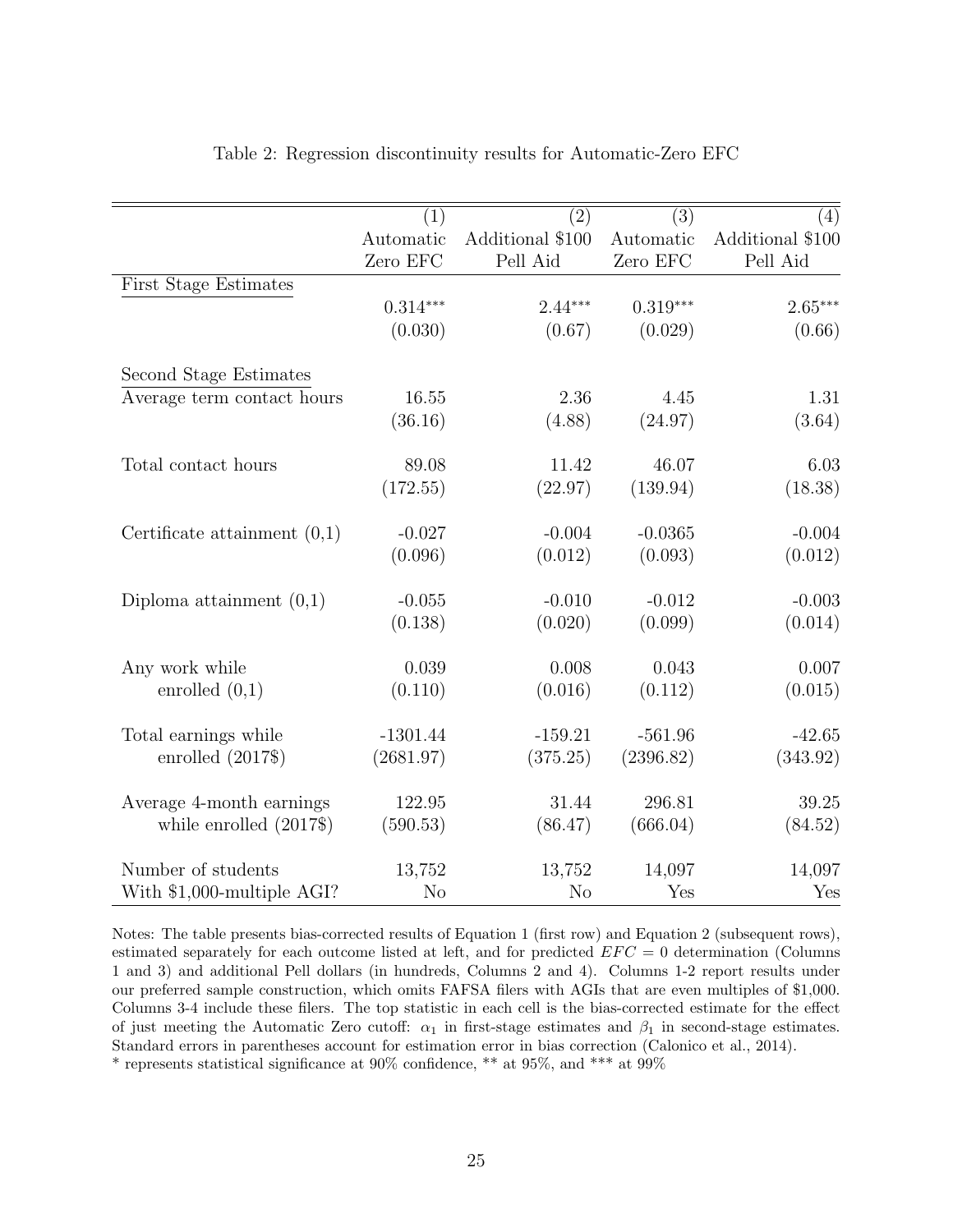

Notes: Scatter plots illustrate the average amount of each outcome against the gap between students' AGI and qualifying AGI values for the Automatic Zero EFC rule. Qualifying AGI values ranged from \$20,000 – 31,000 across cohorts. Solid lines trace the linear relationship between zero EFC status or aid amount, and the AGI gap. Bin partitions are chosen to be evenly spaced and to mimic the variability of the underlying data (Calonico et al., 2015). Discontinuities in figures cannot necessarily be reconciled with Table 2 estimates, since the latter are bias-corrected and derived from different bandwidths.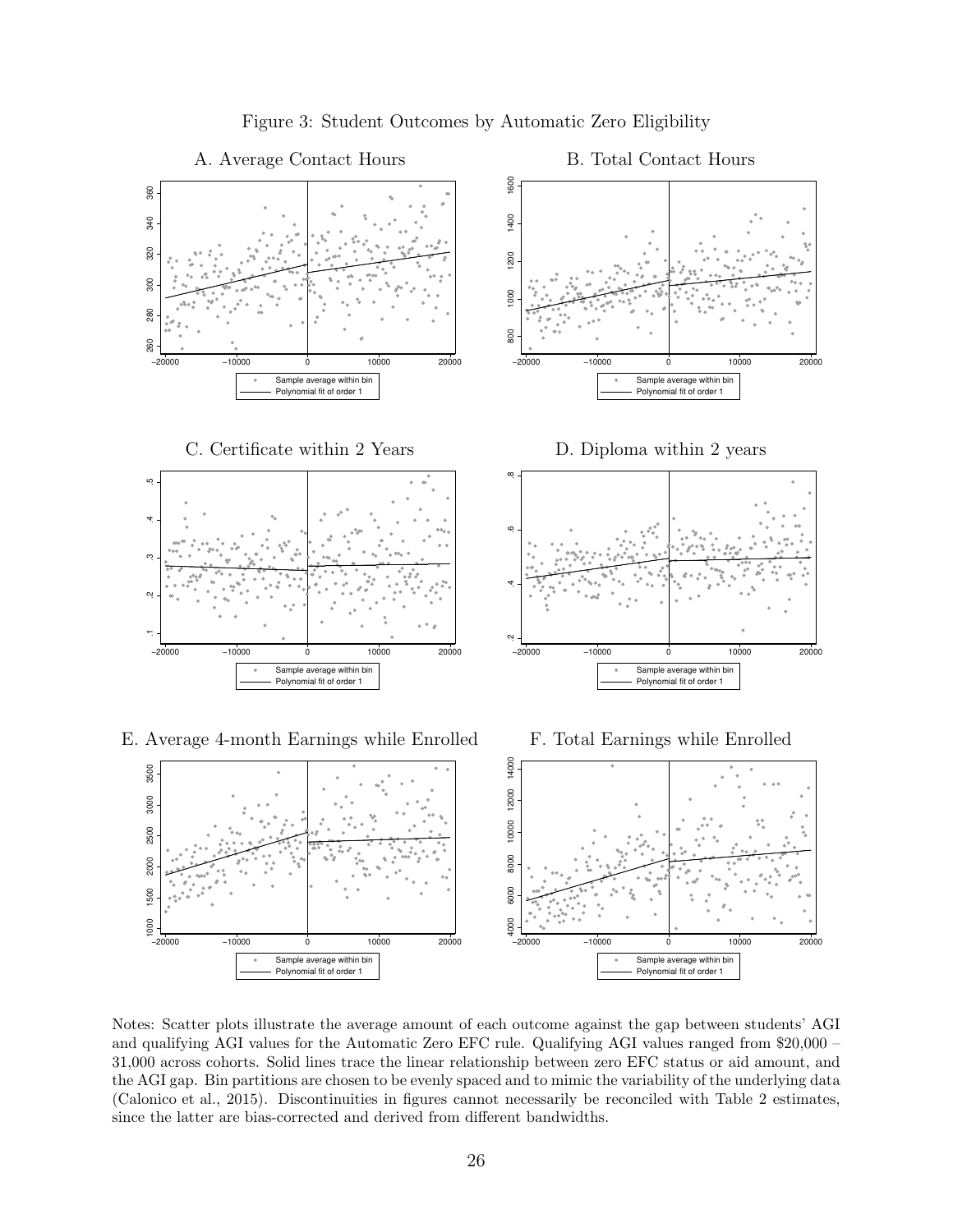



Notes: The figure plots local polynomial estimates and confidence intervals for the density of the running variable around the Automatic Zero eligibility threshold. Following Cattaneo et al. (2019b), a manipulation test statistic is reported for each threshold along with *p*-value in parentheses.

Table A.1: Regression Discontinuity Results for Student Characteristics

|                | $\left  \right $ | $\left(2\right)$ | (3)      | $\left(4\right)$ | (5)                                 |
|----------------|------------------|------------------|----------|------------------|-------------------------------------|
|                |                  |                  | Mother   | Father           |                                     |
|                |                  |                  | college  | college          | First                               |
|                | White            |                  |          |                  | Female educated educated generation |
| Automatic Zero | $-0.001$         | -0.044           | $-0.020$ | $-0.004$         | 0.005                               |
|                | (0.037)          | (0.043)          | (0.032)  | (0.026)          | (0.035)                             |

Notes: The table lists bias-corrected Equation 1 results for student features that we would not expect to be affected by eligibility (race, gender, and parental education). For each student characteristic, the table lists estimates of  $\alpha_1$ , the coefficient on the  $\mathbf{1}(AGI_{ic} \leq \bar{A}_c)$  indicator that AGI falls below the Automatic Zero threshold. The top statistic in each cell is the bias-corrected estimate for the effect of just meeting the Automatic Zero cutoff. Standard errors in parentheses account for estimation error in bias correction (Calonico et al., 2014).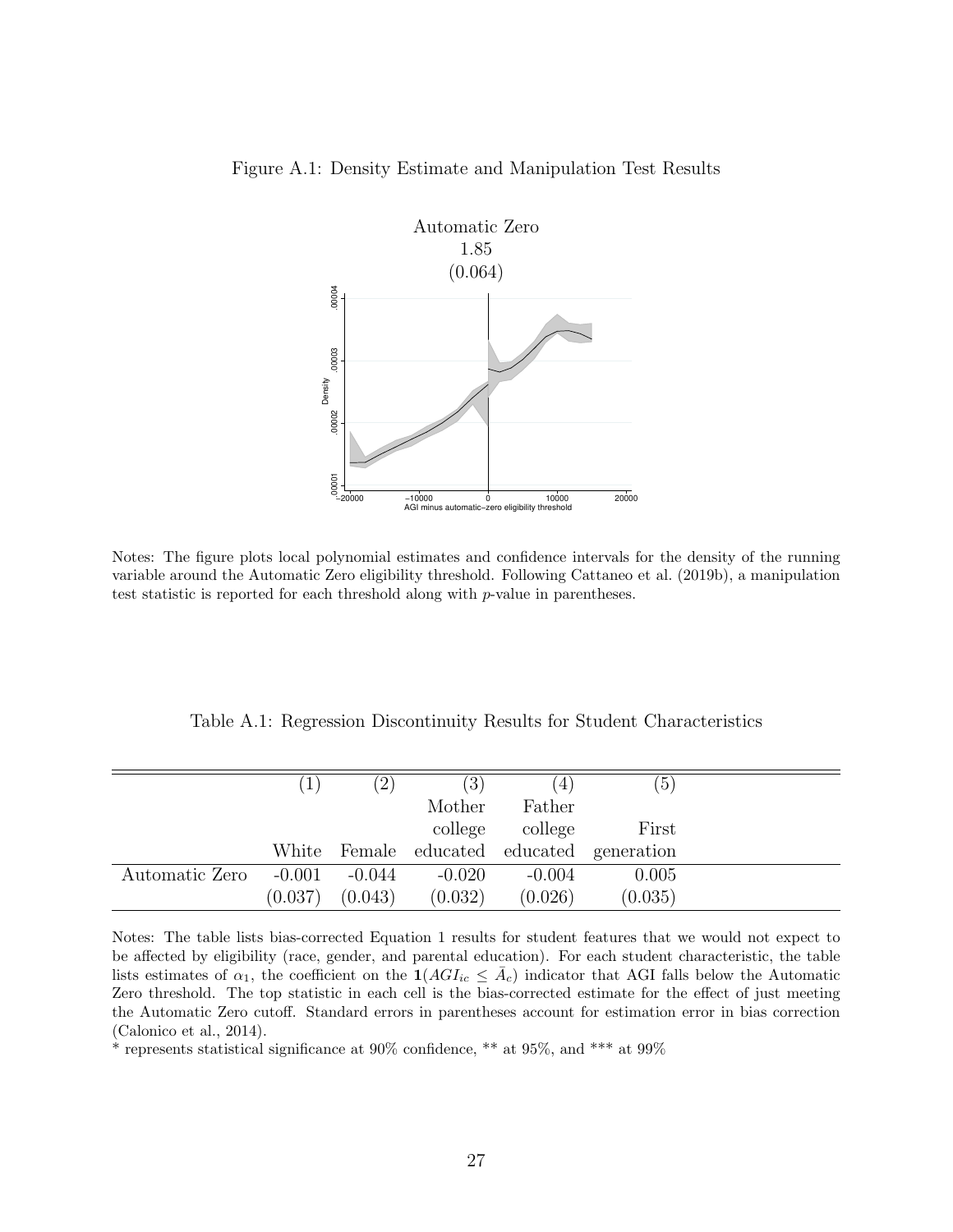|                |         | $^{\prime}2)$ | $\left(3\right)$ | $ 4\rangle$ | (5)      | (6)      | (7)      |
|----------------|---------|---------------|------------------|-------------|----------|----------|----------|
|                |         |               |                  |             |          |          | Average  |
|                |         |               |                  |             | Any      | Total    | 4-month  |
|                | Average | Total         | Certificate      | Diploma     | work     | earnings | earnings |
|                | contact | contact       | within           | within      | while    | while    | while    |
|                | hours   | contact       | 2 years          | 2 years     | enrolled | enrolled | enrolled |
| Automatic Zero | $-0.48$ | 9.76          | 0.003            | $-0.003$    | $-0.001$ | 174.20   | 26.24    |
|                | (1.67)  | (14.67)       | (0.003)          | (0.004)     | (0.001)  | (155.21) | (19.10)  |

Table A.2: Regression Discontinuity Results for Predicted Outcomes

Notes: The table lists bias-corrected Equation 1 results for predicted outcomes, estimated as a linear function of student gender, race, parental education, and fall entry. For each predicted outcome, the table lists estimates of  $\alpha_1$ , the coefficient on the  $\mathbf{1}(AGI_{ic} \leq \bar{A}_c)$  indicator that AGI falls below the Automatic Zero threshold. The top statistic in each cell is the bias-corrected estimate for the effect of just meeting the Automatic Zero cutoff. Standard errors in parentheses account for estimation error in bias correction (Calonico et al., 2014).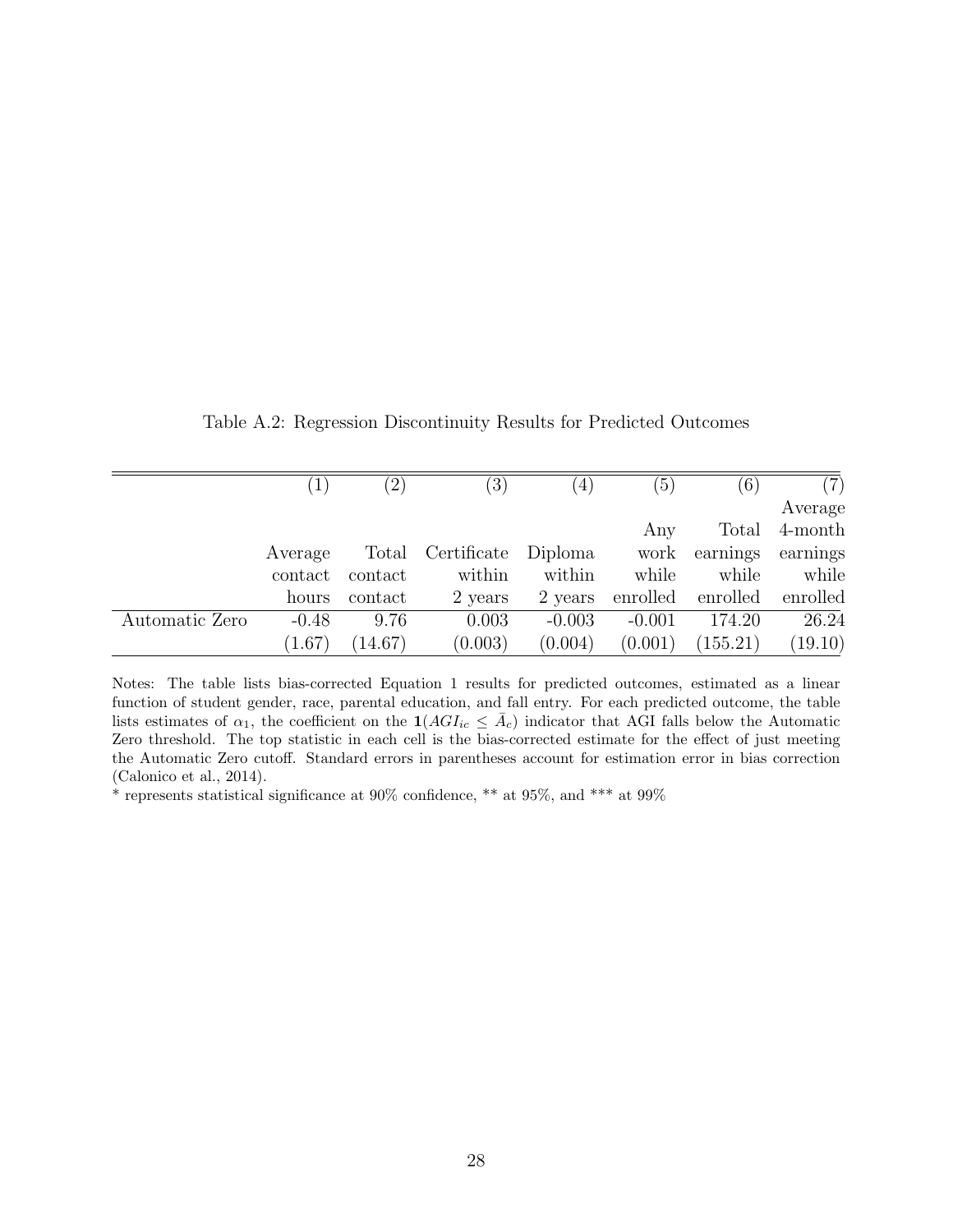|                                         | $\overline{(1)}$ | (2)        | $\overline{(3)}$ | $\left( 4\right)$ | (5)        |
|-----------------------------------------|------------------|------------|------------------|-------------------|------------|
|                                         |                  | With       | Quadratic        | Omitting          | Clustered  |
| Outcome                                 | <b>Baseline</b>  | covariates | Polynomial       | 2012-2014         | SEs        |
| Average contact hours                   | 16.55            | 22.65      | 4.89             | 14.28             | 18.45      |
|                                         | (36.16)          | (32.99)    | (52.06)          | (30.04)           | (36.65)    |
|                                         |                  |            |                  |                   |            |
| Total contact hours                     | 89.08            | 30.87      | 23.97            | $-15.06$          | 87.97      |
|                                         | (172.55)         | (183.01)   | (294.23)         | (176.89)          | (179.04)   |
|                                         |                  |            |                  |                   |            |
| Certificate                             | $-0.027$         | $-0.024$   | $-0.076$         | 0.091             | $-0.028$   |
|                                         | (0.096)          | (0.105)    | (0.172)          | (0.108)           | (0.101)    |
|                                         |                  |            |                  |                   |            |
| Diploma                                 | $-0.055$         | $-0.045$   | $-0.193$         | $-0.012$          | $-0.053$   |
|                                         | (0.138)          | (0.139)    | (0.198)          | (0.126)           | (0.136)    |
|                                         |                  |            |                  |                   |            |
| Any work while enrolled                 | 0.039            | 0.021      | 0.139            | $-0.076$          | 0.033      |
|                                         | (0.110)          | (0.093)    | (0.168)          | (0.096)           | (0.115)    |
|                                         |                  |            |                  |                   |            |
| Total earnings while enrolled           | $-1301.44$       | $-1184.23$ | 172.89           | 2056.61           | $-1282.64$ |
|                                         | (2681.97)        | (2696.09)  | (4466.65)        | (2445.69)         | (2592.74)  |
|                                         |                  |            |                  |                   |            |
| Average 4-month earnings while enrolled | 122.95           | 191.64     | 1079.01          | 684.65            | 120.35     |
|                                         | (590.53)         | (572.56)   | (1139.04)        | (611.82)          | (572.87)   |
|                                         |                  |            |                  |                   |            |
| Number of students                      | 13,752           | 13,752     | 13,752           | 8,177             | 13,752     |

Table A.3: Alternate Specifications for Automatic Zero Regression Discontinuity Results

Notes: The table presents bias-corrected results of Equation 2, estimated separately for each outcome listed at left. The top statistic in each cell is the bias-corrected estimate for the effect of just meeting the Automatic Zero cutoff. Standard errors in parentheses account for estimation error in bias correction (Calonico et al., 2014). Column (1) repeats baseline results from Column (1) of Table 2. Column (2) specifications include controls for gender, race, Hispanic ethnicity, parental education, cohort, and fall entry. Column (3) specifications use quadratic rather than linear approximations. Column (4) omits 2012, 2013, and 2014 cohorts, who faced a lower Automatic Zero threshold and smaller first-stage discontinuities in Zero EFC and Pell aid. Column (5) clusters standard errors by institution and cohort, which also changes the optimal bandwidth and bias-corrected point estimate relative to Column (1).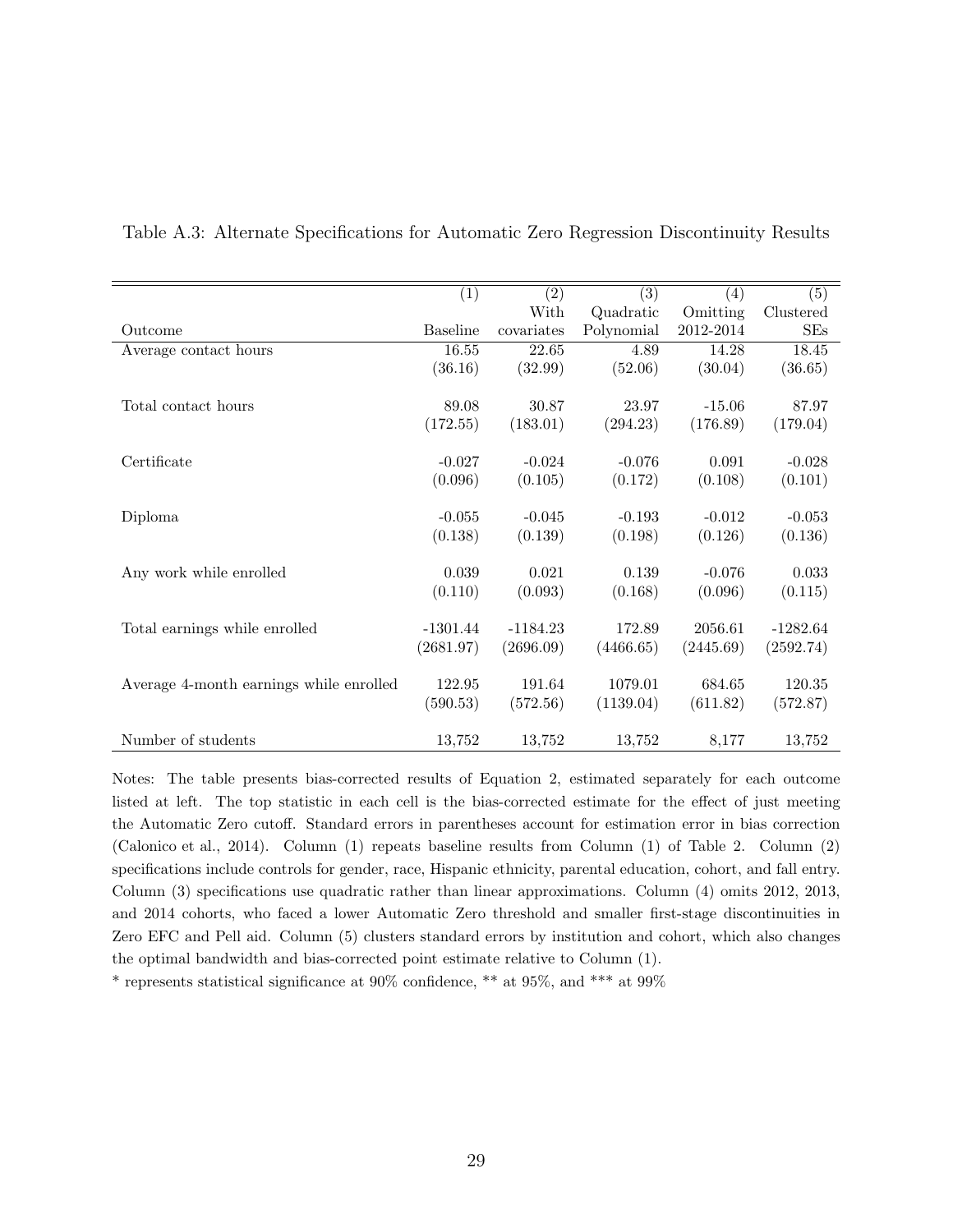

Figure A.2: Regression Discontinuity Results for Automatic Zero EFC, by Bandwidth

Notes: Each figure depicts conventional *β*<sup>1</sup> regression estimates and 95% confidence intervals from 30 separate estimations of Equation 2 for the listed outcome, at bandwidths varying from \$1,000-\$30,000 around qualifying AGI for the Automatic Zero EFC rule. For each outcome, the corresponding Table 2 Column (1) estimate is marked with a dashed horizontal line, and the optimal bandwidth is marked with a dashed vertical line.